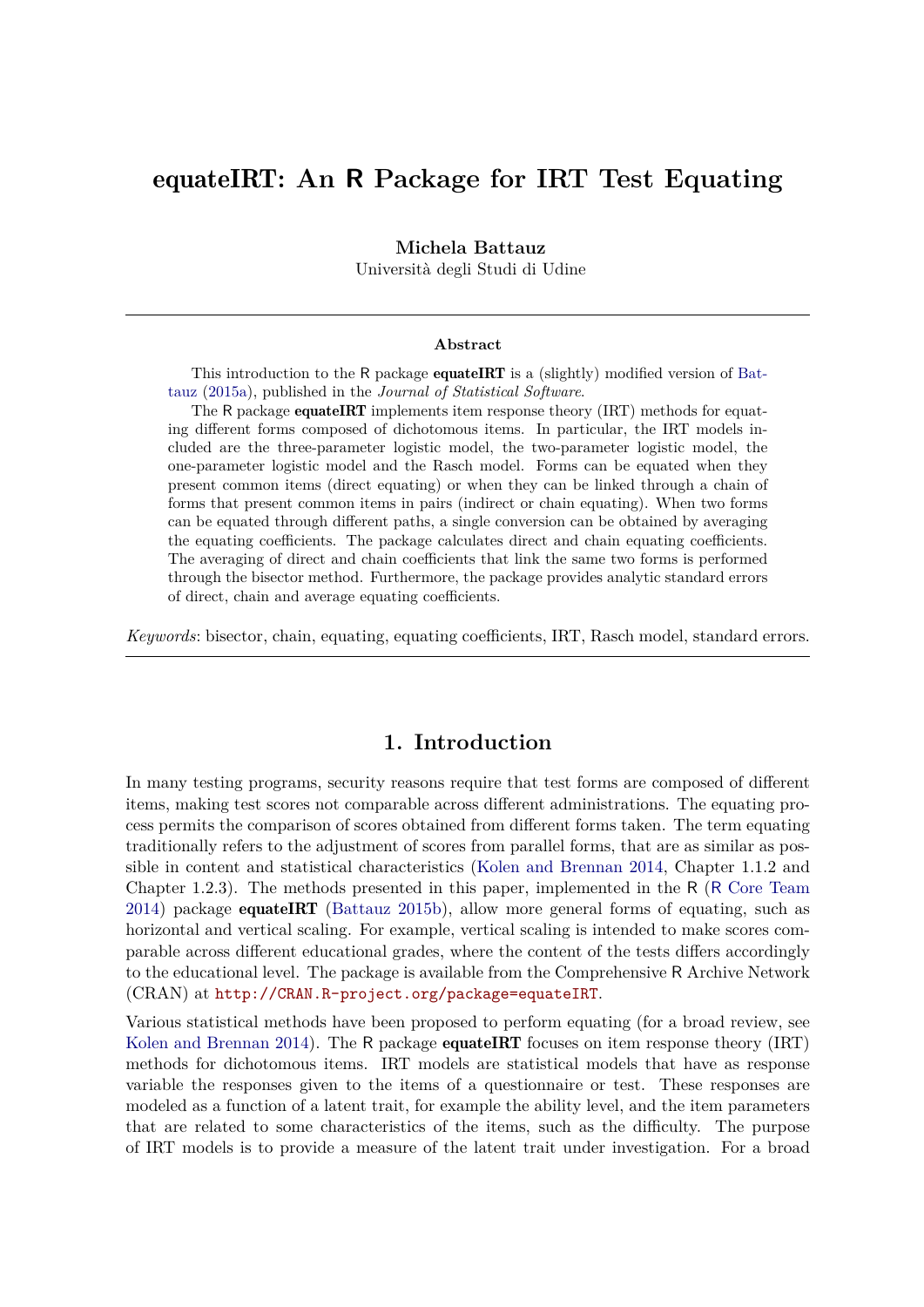review of IRT models see [van der Linden and Hambleton](#page-19-1) [\(1997\)](#page-19-1). The IRT models included in the equateIRT package are the three-parameter logistic model, the two-parameter logistic model, the one-parameter logistic model and the Rasch model. When the parameters of the IRT model are estimated separately for each group of people taking a different test form, they are not comparable because the origin of the measurement scale is not identifiable. However, when two forms present a subset of common items, the parameters can be put on the same scale. There are two methods available to pursue this end. Concurrent calibration consists of estimating the item parameters together and yields measurements directly on a common metric. Alternatively, item parameters are estimated separately for each test form (separate calibration) and the estimates of the item parameters for the common items can be used to estimate the scale transformation. Both approaches can be extended to the case of multiple test forms, provided that the forms can be linked through common items. Concurrent calibration presents the advantage of not requiring any conversion after the estimation of the parameters as they are already expressed on the same scale. However, this approach requires the combination of the data from each form in a single dataset that could become quite large when there are many forms or when each form is administered to a very large number of people. In some cases, the large dimension of the dataset then makes the estimation very slow or even unfeasible. Instead, by equating the coefficients of separate calibrations, it is not necessary to estimate again the parameters of previous administrations, thus avoiding the construction of a single dataset.

The conversion of parameter estimates is attained by applying a linear transformation and the coefficients of this transformation are called equating coefficients. For each pair of forms containing common items, direct equating coefficients can be calculated. Suppose that Forms 1 and 2 have common items and that Forms 2 and 3 have common items. Forms 1 and 3 can then be equated employing the chain going through Form 2. In this case, indirect equating coefficients linking Forms 1 and 3 can be calculated as a function of direct equating coefficients linking pairs of forms with common items. In general, when two forms can be linked through a chain of forms that present common items in pairs, indirect equating coefficients can be calculated that permit the conversion of parameter estimates of one form into the scale of the other form using a linear transformation. These coefficients are a function of direct equating coefficients. Furthermore, some linkage designs are quite complex and two forms can be linked through different chains and possibly a direct link. For every path that links the same two forms the equating coefficients can be computed, thus yielding different scale conversions. In this case, the equating coefficients can be averaged in order to obtain a single transformation.

For the computation of direct equating coefficients, the **equateIRT** package implements methods based on moments of item parameters, that are the mean-sigma [\(Marco 1977\)](#page-18-3), the meanmean [\(Loyd and Hoover 1980\)](#page-18-4), and the mean-geometric mean [\(Mislevy and Bock 1990\)](#page-18-5) methods, and response function methods, that are the Haebara [\(Haebara 1980\)](#page-18-6) and the Stocking-Lord [\(Stocking and Lord 1983\)](#page-19-2) methods. The package computes also indirect equating coefficients through a chain of forms. The bisector method is used to average equating coefficients derived from different paths [\(Holland and Strawderman 2011;](#page-18-7) [Battauz 2013\)](#page-18-8).

Since the estimated equating coefficients are subject to sampling variation, it is important to assess the magnitude of this variability in order to evaluate the accuracy of the equating process [\(Ogasawara 2011\)](#page-19-3). This objective can be accomplished by observing the asymptotic standard errors of the equating coefficients. Despite the importance of verifying the precision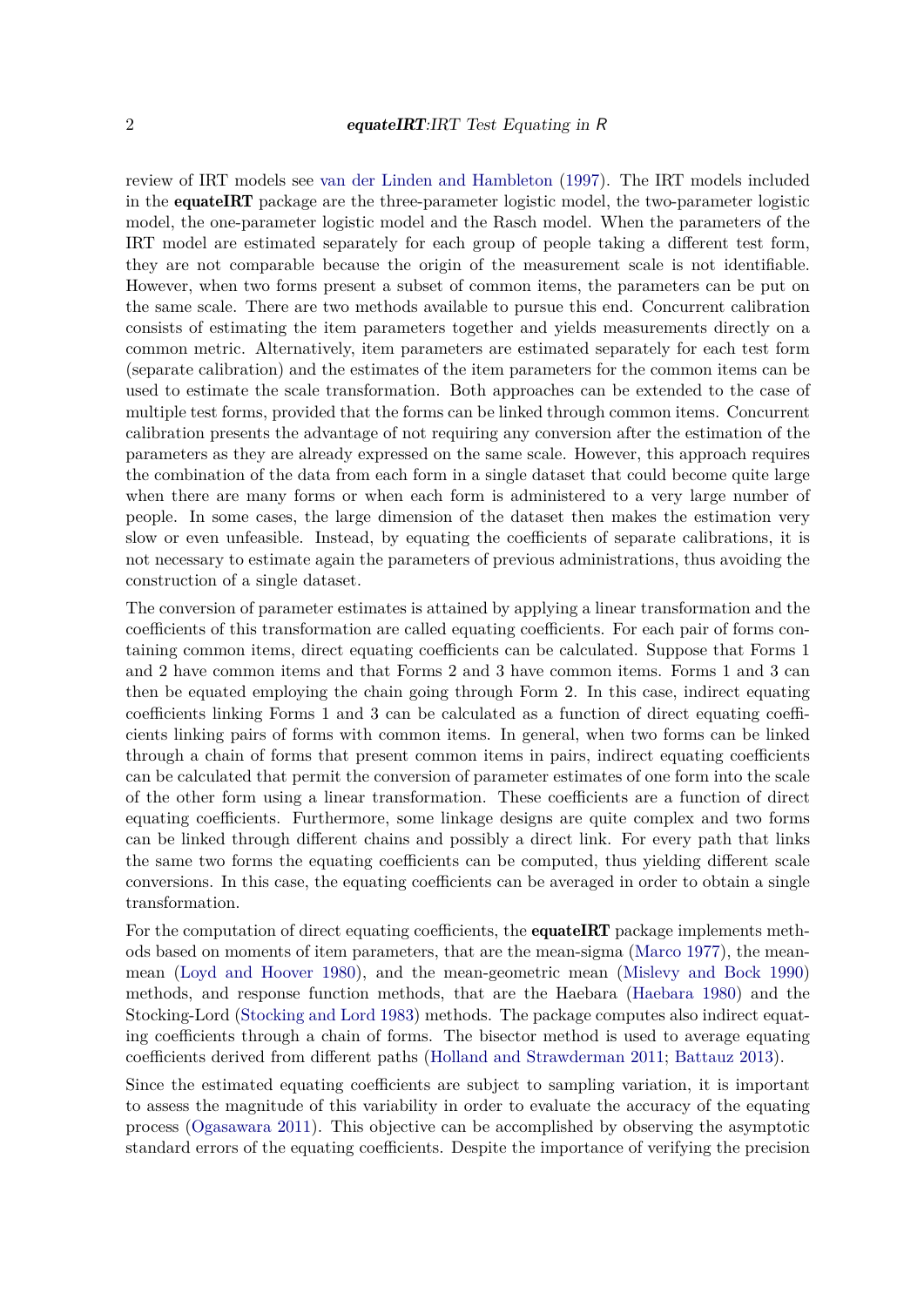#### Michela Battauz 3

of the equating performed, equating software generally does not provide standard errors of equating coefficients. To the best of my knowledge, just a few computer programs calculate standard errors based on bootstrap techniques. The computation of analytic standard errors of IRT equating coefficients is not implemented in any software, with the only exception being a set of subroutines that implement the methods developed by [Ogasawara](#page-18-9) [\(2000\)](#page-18-9) and [Ogasawara](#page-19-4) [\(2001\)](#page-19-4) for direct equating coefficients, available from the author. Instead, the equateIRT package provides analytical standard errors for direct, chain and average equating coefficients. It is important to note that analytical standard errors of equating coefficients can only be computed if the covariance matrix of item parameter estimates is available. This covariance matrix should be obtained from the software used to estimate the item parameters. The package provides functions to import data from **flexMIRT** [\(Cai 2013\)](#page-18-10), **IRTPRO** [\(Cai,](#page-18-11) [Thissen, and du Toit 2011\)](#page-18-11) and the R packages ltm [\(Rizopoulos 2006\)](#page-19-5) and mirt [\(Chalmers](#page-18-12) [2012\)](#page-18-12). All of these IRT programs supply the covariance matrix of item parameter estimates. Other R packages provide implementation of IRT equating methods. The package irtoys [\(Partchev 2014\)](#page-19-6) performs IRT equating for dichotomous items and the package plink [\(Weeks](#page-19-7) [2010\)](#page-19-7) implements unidimensional and multidimensional IRT equating for both dichotomous and polytomous items. The **plink** package performs chain equating by providing direct equating coefficients between forms that present common items, but does not provide indirect equating coefficients that permit the conversion from the first form into the last form of the path. Chain equating is not included in the irtoys package. Furthermore, the packages irtoys and plink do not provide average equating coefficients nor standard errors of direct, indirect and average coefficients.

The paper is structured as follows. The theory on IRT test equating is summarized in Section [2.](#page-2-0) Section [3](#page-6-0) illustrates the equateIRT package and Section [4](#page-17-0) concludes the paper.

## <span id="page-2-1"></span>**2. IRT test equating**

<span id="page-2-0"></span>Consider a single test form that is denoted by *g*. In the three-parameter logistic model, the probability of a positive response on item *j* in form *g* for a person with ability  $\theta$  is given by

$$
p_{gj}(\theta_{(g)}; a_{gj}, b_{gj}, c_{gj}) = c_{gj} + (1 - c_{gj}) \frac{\exp\{Da_{gj}(\theta_{(g)} - b_{gj})\}}{1 + \exp\{Da_{gj}(\theta_{(g)} - b_{gj})\}},
$$
(1)

where  $a_{gj}$  is the item discrimination parameter,  $b_{gj}$  is the item difficulty parameter,  $c_{gj}$  is the item guessing parameter and *D* is a constant typically set to 1.7. We define the parameter vector of form g as  $\boldsymbol{\alpha}_g = (\boldsymbol{\alpha}_{g1}^{\top}, \dots, \boldsymbol{\alpha}_{gn_g}^{\top})^{\top}$ , where  $\boldsymbol{\alpha}_{gg} = (a_{gg}, b_{gg}, c_{gg})^{\top}$ ,  $j = 1, \dots, n_g$ , and  $n_g$ is the number of items of form *g*. Item parameters are estimated separately for each form by using the marginal maximum likelihood method [\(Bock and Aitkin 1981\)](#page-18-13), regarding the person parameter  $\theta$  as a random variable with standard normal distribution.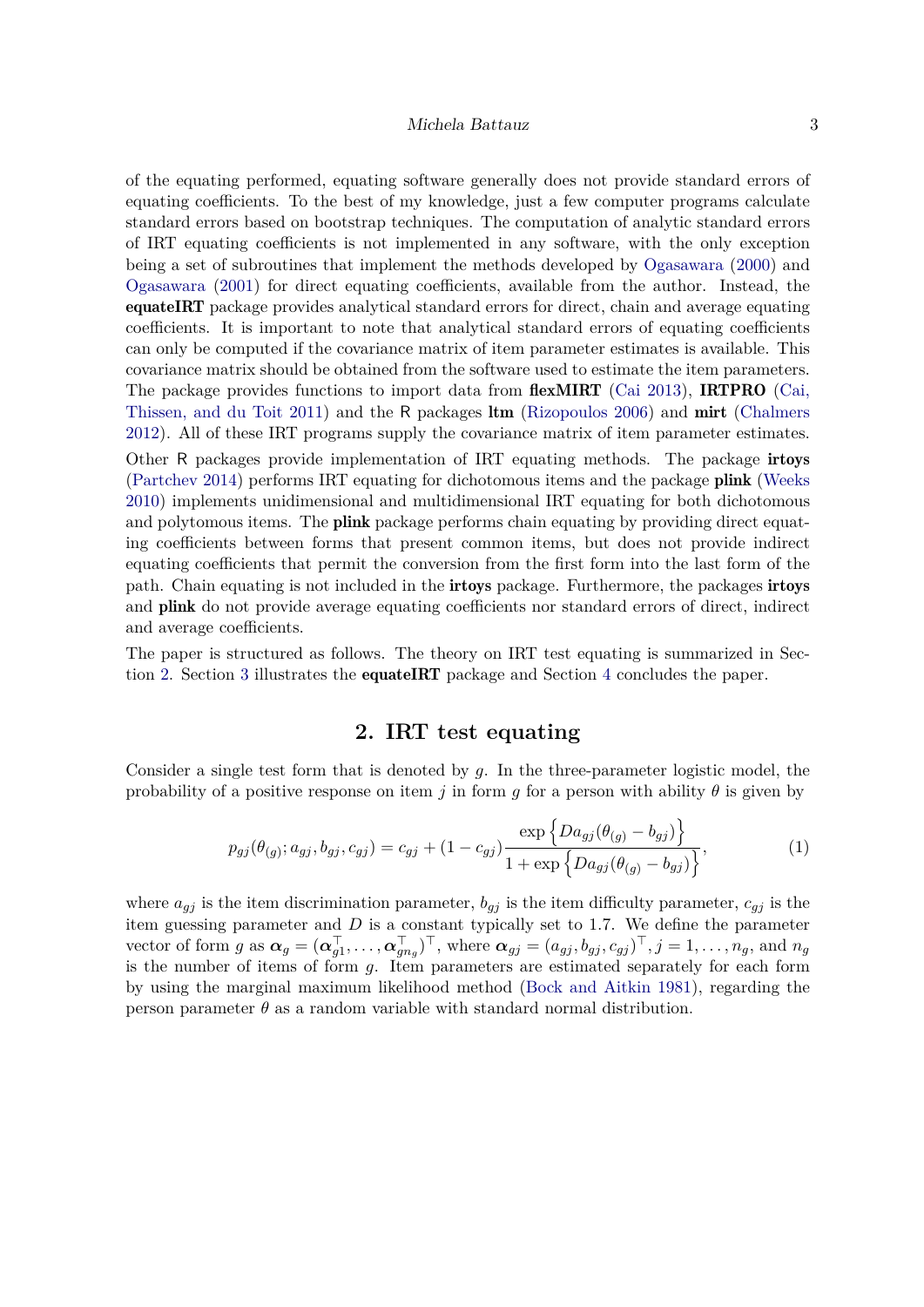### **2.1. Direct equating**

Let  $g-1$  be another form that presents  $n_{g-1,g}$  items in common with Form *g*. The parameters estimated for Form *g* − 1 can be transformed to the scale of Form *g* by using the following equations

$$
\theta_g = A_{g-1,g} \, \theta_{g-1} + B_{g-1,g} \,, \tag{2}
$$

$$
a_g = \frac{a_{g-1}}{A_{g-1,g}},
$$
\n(3)

$$
b_g = A_{g-1,g} b_{g-1} + B_{g-1,g}, \tag{4}
$$

where  $A_{g-1,g}$  and  $B_{g-1,g}$  are the equating coefficients. These coefficients can be estimated by using moments of item parameters [\(Kolen and Brennan 2014,](#page-18-1) Chapter 6.3.2), or response function methods [\(Kolen and Brennan 2014,](#page-18-1) Chapter 6.3.3). In any case, direct equating coefficients are estimated using only the item parameter estimates for the items in common between two forms, irrespective of the items in common with other forms.

The mean-sigma, mean-mean and mean-geometric mean methods are based on moments of item parameters. In particular, the equating coefficient  $A_{q-1,q}$  is given by

$$
A_{g-1,g} = \sqrt{\frac{\sum_{j=1}^{n_g-1,g} b_{gj}^2 - \frac{1}{n_g-1,g} \left(\sum_{j=1}^{n_g-1,g} b_{gj}\right)^2}{\sum_{j=1}^{n_g-1,g} b_{g-1j}^2 - \frac{1}{n_g-1,g} \left(\sum_{j=1}^{n_g-1,g} b_{g-1j}\right)^2}}
$$
(5)

using the mean-sigma method,

$$
A_{g-1,g} = \frac{\sum_{j=1}^{n_{g-1,g}} a_{g-1,j}}{\sum_{j=1}^{n_{g-1,g}} a_{gj}} \tag{6}
$$

using the mean-mean method, and

<span id="page-3-0"></span>
$$
A_{g-1,g} = \left(\prod_{j=1}^{n_{g-1,g}} \frac{a_{g-1,j}}{a_{gj}}\right)^{\frac{1}{n_{g-1,g}}} \tag{7}
$$

using the mean-geometric mean method, while the equating coefficient  $B_{g-1,g}$  is given by

$$
B_{g-1,g} = \frac{1}{n_{g-1,g}} \sum_{j=1}^{n_{g-1,g}} b_{gj} - A_{g-1,g} \frac{1}{n_{g-1,g}} \sum_{j=1}^{n_{g-1,g}} b_{g-1,j}
$$
(8)

for all methods.

The Haebara and Stocking-Lord methods are based on the response function. The equating coefficients using the Haebara method are obtained by minimizing the following function

$$
f_H(A_{g-1,g}, B_{g-1,g}) = \frac{1}{2} \int_{-\infty}^{+\infty} \sum_{j=1}^{n_{g-1,g}} \left[ p_{gj}(\theta; a_{gj}, b_{gj}, c_{gj}) - p_{g-1j}(\theta; a_{g-1j}^*, b_{g-1j}^*, c_{g-1j}) \right]^2 h(\theta) d\theta,
$$
\n(9)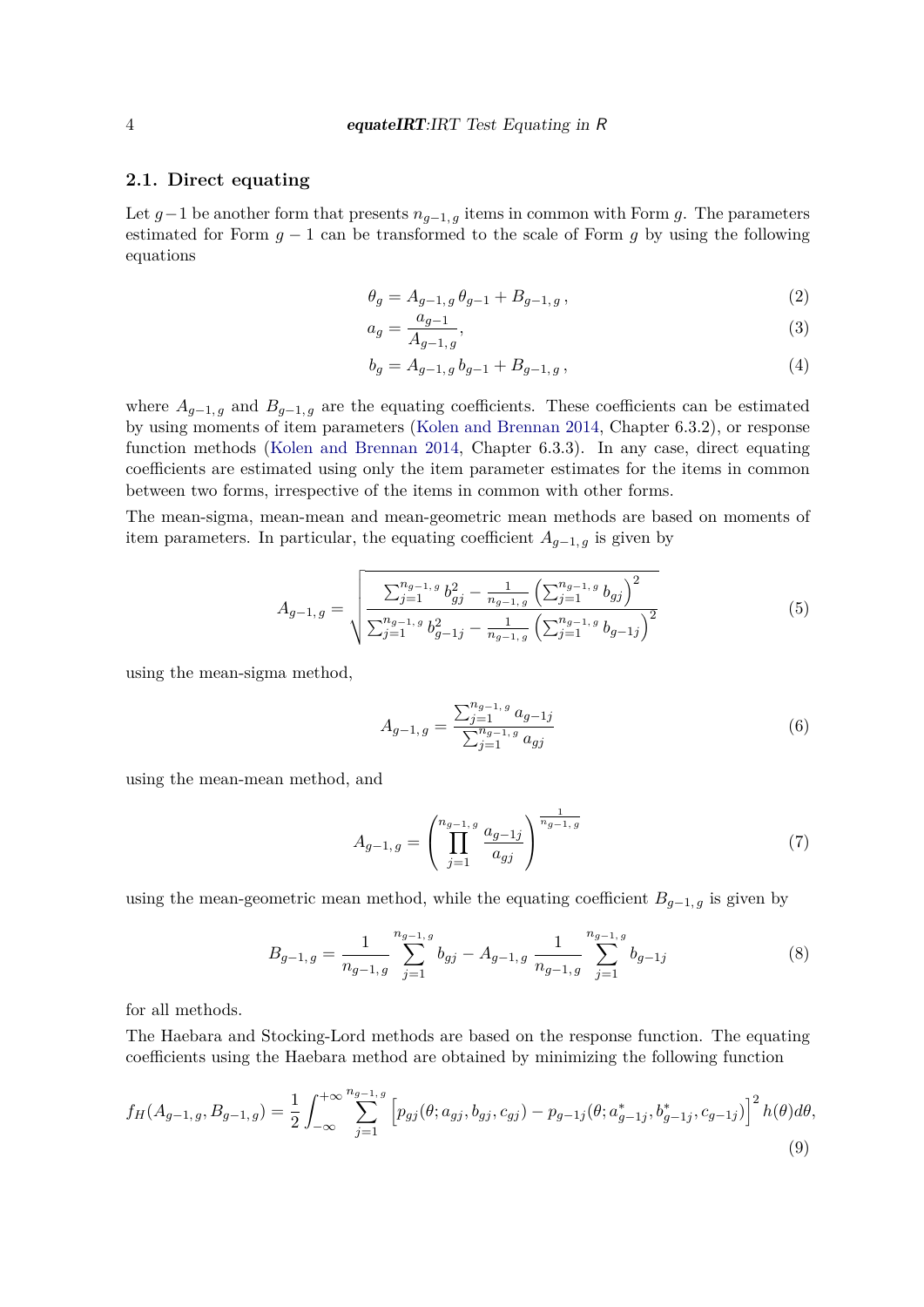#### <span id="page-4-1"></span>Michela Battauz 5

<span id="page-4-0"></span>where  $h(\theta)$  is the density of a standard normal variable,  $a_{g-1j}^* = a_{g-1j}/A_{g-1,g}$  and  $b_{g-1j}^* = a_{g-1j}/A_{g-1,g}$  $A_{g-1,g}$  *b*<sub>*g*−1*j*</sub> + *B*<sub>*g*−1*,g*. The Stocking-Lord method requires, instead, the minimization of the</sub> function

$$
f_{SL}(A_{g-1,g}, B_{g-1,g}) = \frac{1}{2} \int_{-\infty}^{+\infty} \left\{ \sum_{j=1}^{n_{g-1,g}} \left[ p_{gj}(\theta; a_{gj}, b_{gj}, c_{gj}) - p_{g-1j}(\theta; a_{g-1j}^*, b_{g-1j}^*, c_{g-1j}) \right] \right\}^2 h(\theta) d\theta.
$$
\n(10)

The integrals in Equations [9](#page-3-0) and [10](#page-4-0) do not have an analytical solution and they are generally approximated using Gaussian quadrature.

Using the delta method, [Ogasawara](#page-18-9) [\(2000\)](#page-18-9) and [Ogasawara](#page-19-4) [\(2001\)](#page-19-4) derived the asymptotic covariance matrix for the vector of estimates  $(\hat{A}_{g-1,g}, \hat{B}_{g-1,g})^{\dagger}$ , that is given by

$$
\text{ACOV}(\hat{A}_{g-1,g}, \hat{B}_{g-1,g})^{\top} = \frac{\partial (A_{g-1,g}, B_{g-1,g})^{\top}}{\partial \alpha_{g-1,g}^{\top}} \text{ACOV}(\hat{\alpha}_{g-1,g}) \frac{\partial (A_{g-1,g}, B_{g-1,g})}{\partial \alpha_{g-1,g}}, \quad (11)
$$

where  $\alpha_{g-1,g} = (\alpha_g^{\top}, \alpha_{g-1}^{\top})^{\top}$  is a vector containing all the item parameters related to  $\text{Forms } g-1 \text{ and } g, \partial (A_{g-1,g}, B_{g-1,g})^{\top}/\partial \boldsymbol{\alpha}_{g-1,g}^{\top}$  is the matrix containing the partial derivatives of  $A_{g-1,g}$  and  $B_{g-1,g}$  with respect to the item parameters evaluated at their true values, and ACOV( $\hat{\alpha}_{g-1,g}$ ) is the asymptotic covariance matrix of  $\hat{\alpha}_{g-1,g}$ . The derivatives depend on the method used to determine the equating coefficients and are given in [Ogasawara](#page-18-9) [\(2000,](#page-18-9) [2011\)](#page-19-3) for methods based on moments, and in [Ogasawara](#page-19-4) [\(2001\)](#page-19-4) for response function methods. The estimate of the asymptotic covariance matrix is obtained by inserting item parameter estimates into Equation [11.](#page-4-1)

### **2.2. Equating chains**

Suppose that two forms are linked through a chain of forms that present common items in pairs. Define the path from Form 0 to Form *l* as  $p = \{0, 1, \ldots, l\}$ . According to [Battauz](#page-18-8) [\(2013\)](#page-18-8), it is possible to obtain the equating coefficients transforming the scale of  $\theta_0$  to that of  $\theta_l$  as a function of the direct equating coefficients that link the forms with common items. These coefficients will be referred to as indirect or chain equating coefficients and they are given by

$$
A_p = A_{0,1,\dots,l} = \prod_{g=1}^{l} A_{g-1,g}
$$
\n(12)

and

<span id="page-4-2"></span>
$$
B_p = B_{0,1,\dots,l} = \sum_{g=1}^{l} B_{g-1,g} A_{g,\dots,l},
$$
\n(13)

where  $A_{g,\dots,l} = \prod_{h=g+1}^{l} A_{h-1,h}$  is the coefficient that links Form *g* to Form *l*. Similarly to the case of a direct link, the delta method can be exploited to obtain the asymptotic covariance matrix of the vector of estimates  $(\hat{A}_p, \hat{B}_p)^\top$ , that is

$$
\text{ACOV}(\hat{A}_p, \hat{B}_p)^\top = \frac{\partial (A_p, B_p)^\top}{\partial \alpha_p^\top} \text{ACOV}(\hat{\alpha}_p) \frac{\partial (A_p, B_p)}{\partial \alpha_p},\tag{14}
$$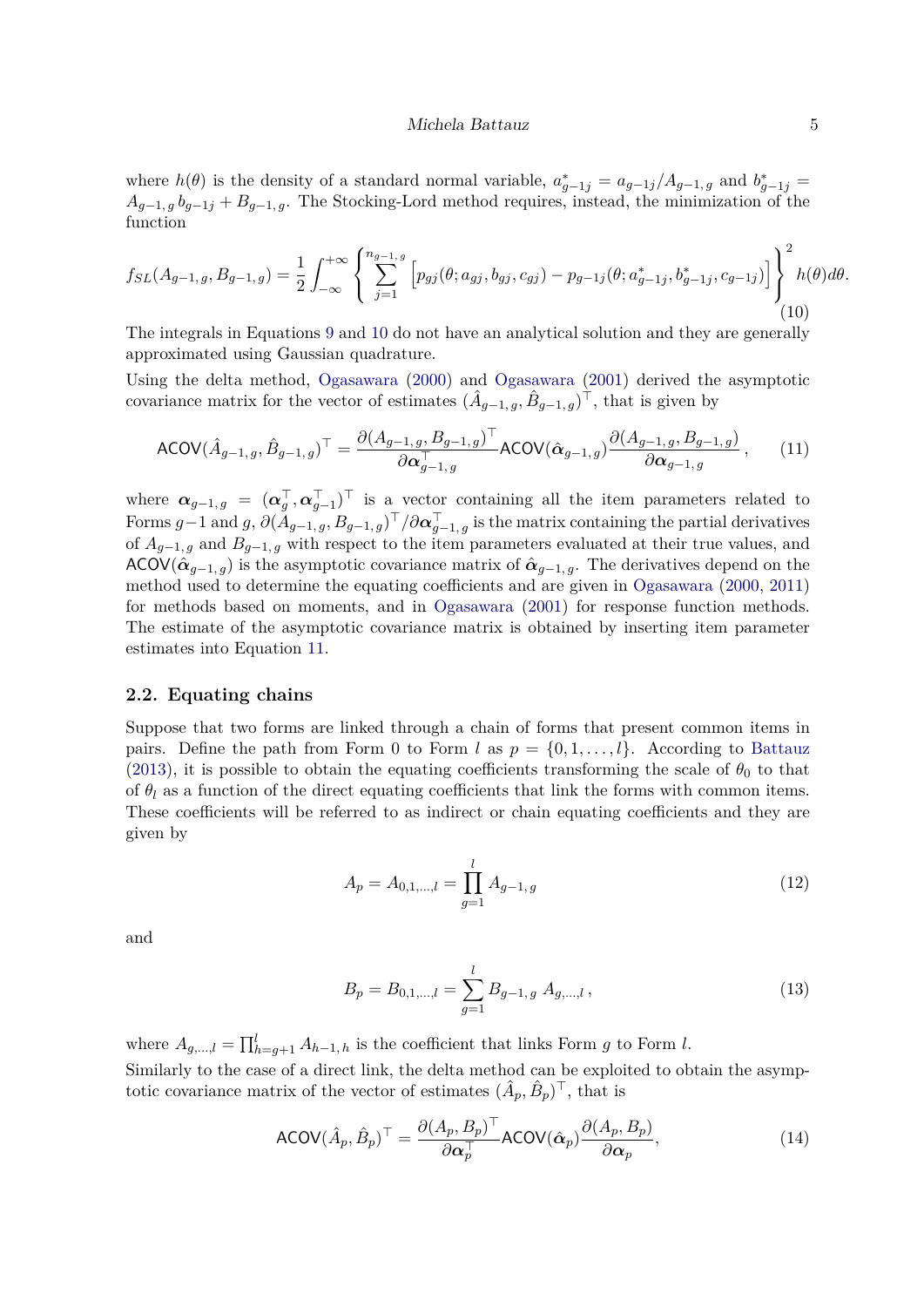where  $\boldsymbol{\alpha}_p = (\boldsymbol{\alpha}_0^{\top}, \boldsymbol{\alpha}_1^{\top}, \dots, \boldsymbol{\alpha}_l^{\top})^{\top}$  is the vector containing all the item parameters related to the forms that compose the path,  $\partial(A_p, B_p)^\top/\partial \alpha_p^\top$  is the matrix containing the partial derivatives of  $A_p$  and  $B_p$  with respect to the item parameters evaluated at their true values, and  $ACOV(\hat{\alpha}_p)$  is the asymptotic covariance matrix of the estimate  $\hat{\alpha}_p$ . The derivatives are given in [Battauz](#page-18-8) [\(2013\)](#page-18-8). The estimate of the asymptotic covariance matrix is obtained by inserting item parameter estimates into Equation [14.](#page-4-2)

The computation of chain equating coefficients is then performed in two steps: first, the calculation of direct equating coefficients between consecutive forms of a path and second, the determination of indirect equating coefficients as a function of direct equating coefficients. Thus, in this process, only the items in common between two consecutive forms of a given chain are used. If, for example, Forms 0 and 2 present common items, this information is not used to estimate the chain equating coefficients for path  $p = \{0, 1, \ldots, l\}$ . This link can be used to constitute a further path that connects Forms 0 and *l* and a different scale conversion can be derived for this path. In this case, there are two different equatings for the same two forms, and they can be averaged as explained in Section [2.3.](#page-5-0)

### <span id="page-5-0"></span>**2.3. Average equating coefficients**

Suppose that two forms are linked through different paths. Define the set of paths that link two Forms 0 and *l* as  $\mathcal{P}_{0l}$  and the linking coefficients related to path *p* as  $A_p$  and  $B_p$ ,  $p \in \mathcal{P}_{0l}$ . The equations that transform the scale of  $\theta_0$  to that of  $\theta_l$  are then

<span id="page-5-1"></span>
$$
\theta_l^p = A_p \ \theta_0 + B_p, \quad p \in \mathcal{P}_{0l}.\tag{15}
$$

As observed by [Kolen and Brennan](#page-18-1) [\(2014,](#page-18-1) p. 280) and [Braun and Holland](#page-18-14) [\(1982,](#page-18-14) p. 44), the equating relationships provided by each path could be averaged to produce a single conversion that is expected to be more accurate. [Battauz](#page-18-8) [\(2013\)](#page-18-8) proposed using the bisector method, suggested by [Holland and Strawderman](#page-18-7) [\(2011\)](#page-18-7) to average the equating functions obtained by using different equating methods. The angle bisector, in case of two linear functions that intersect at a point, is the linear function that bisects the angle between them. The bisector method satisfies the symmetry property, which requires that the inverse function of the average equating function equals the average of the inverse functions. Instead, the (weighted) mean of the equating functions does not satisfy the symmetry property, making the bisector method preferable. The bisector method yields a weighted average of the linear transformations [\(15\)](#page-5-1):

$$
\theta_l^* = \sum_{p \in \mathcal{P}_{0l}} w_p \,\theta_l^p,\tag{16}
$$

where

$$
w_p = \frac{n_p(1 + A_p^2)^{-1/2}}{\sum_{b \in \mathcal{P}_{0l}} n_b(1 + A_b^2)^{-1/2}},\tag{17}
$$

and  $n_p$  are optional weights associated with each path. The average equating coefficients are then

$$
A_{0l}^* = \sum_{p \in \mathcal{P}_{0l}} A_p w_p \tag{18}
$$

and

$$
B_{0l}^* = \sum_{p \in \mathcal{P}_{0l}} B_p w_p. \tag{19}
$$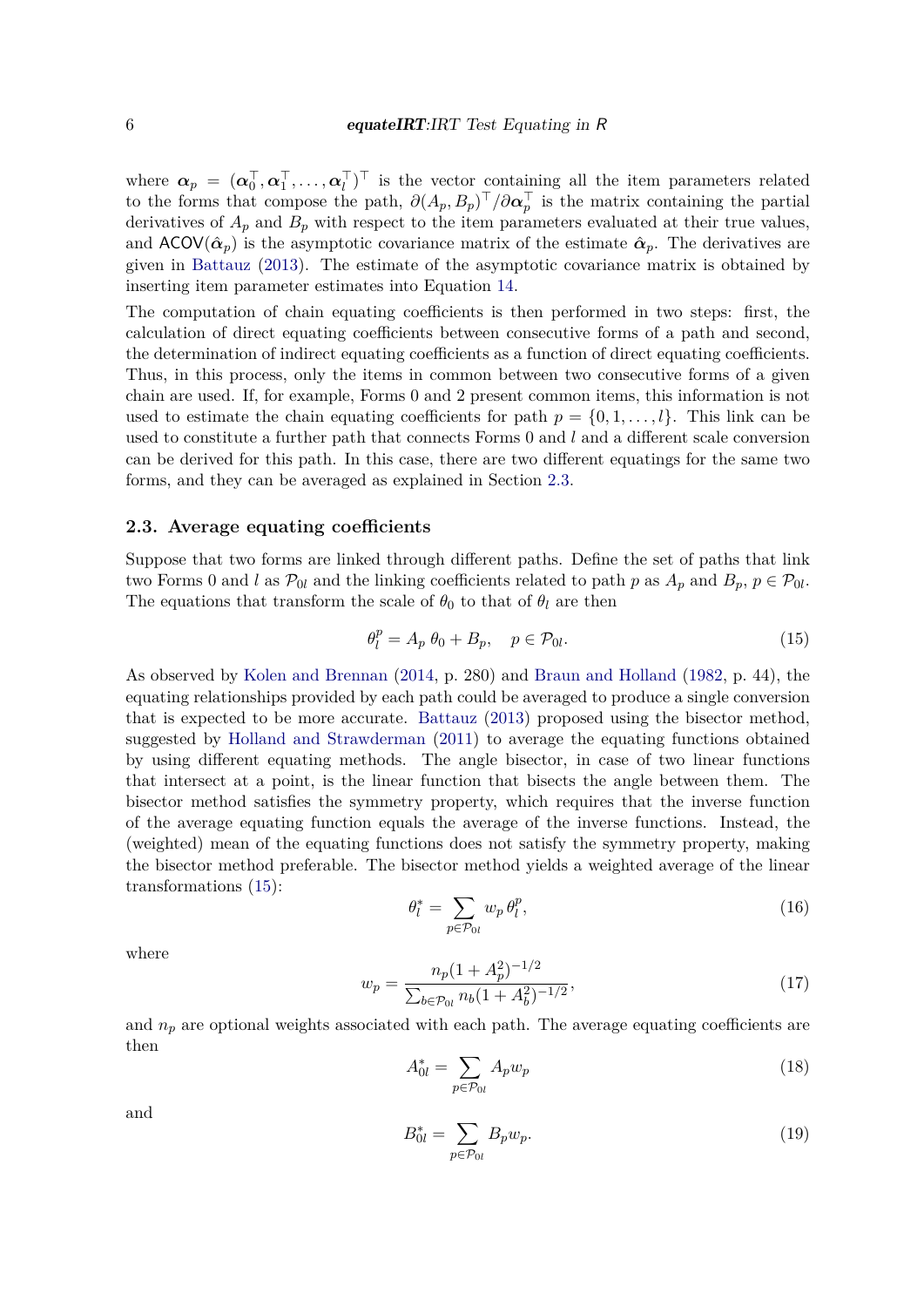#### <span id="page-6-1"></span>Michela Battauz 7

The asymptotic covariance matrix of the vector of estimates  $(\hat{A}_{0l}^*, \hat{B}_{0l}^*)^{\top}$  can then be obtained by using the delta method as follows

$$
\text{ACOV}(\hat{A}_{0l}^*, \hat{B}_{0l}^*)^\top = \frac{\partial (A_{0l}^*, B_{0l}^*)^\top}{\partial \alpha^\top} \text{ACOV}(\hat{\alpha}) \frac{\partial (A_{0l}^*, B_{0l}^*)}{\partial \alpha},\tag{20}
$$

where  $\alpha = (\alpha_p)_{p \in \mathcal{P}_{0l}}$  is the vector containing all the item parameters used in the equating process in at least one of the paths in  $\mathcal{P}_{0l}$ ,  $\partial (A_{0l}^*, B_{0l}^*)^\top / \partial \alpha^\top$  is the matrix containing the partial derivatives of  $A_{0l}^*$  and  $B_{0l}^*$  with respect to the item parameters evaluated at their true values, and  $ACOV(\hat{\alpha})$  is a block diagonal matrix composed of all  $ACOV(\hat{\alpha}_p)$ ,  $p \in \mathcal{P}_{0l}$ , and it is the asymptotic covariance matrix of the estimate  $\hat{\alpha}$ . The derivatives are given in [Battauz](#page-18-8) [\(2013\)](#page-18-8). The estimate of the asymptotic covariance matrix is obtained by inserting item parameter estimates into Equation [20.](#page-6-1)

Obtaining average equating coefficients is then a process that takes place over three phases: First, the estimation of direct equating coefficients, then the calculation of chain equating coefficients for more than one path connecting two forms, and finally the computation of average equating coefficients. The distribution of common items across forms determines which forms can be directly linked in the first phase. From this follows the composition of paths connecting each pair of forms and the computation of chain equating coefficients. There are no restrictions on these connections: Different paths can share some parts, or the same item can be used to link more than one form. The relationship between the average coefficients and the item parameters used to compute them is reflected in the derivatives  $\frac{\partial (A_{0l}^*, B_{0l}^*)^\top}{\partial \alpha^\top}$ , that determine the covariance matrix of the average equating coefficients.

A further issue concerns which weights  $n_p$  to use in averaging. [Battauz](#page-18-8) [\(2013\)](#page-18-8) proposed determining weights by minimizing the average variance of  $\theta_l^*$  $\mathbf{I}^*$ , namely

$$
\mathsf{E}_{\theta_0} \left[ \mathsf{VAR} (\hat{A}_{0l}^* \theta_0 + \hat{B}_{0l}^* | \theta_0) \right] = \mathsf{VAR} (\hat{A}_{0l}^*) + \mathsf{VAR} (\hat{B}_{0l}^*), \tag{21}
$$

assuming that  $\theta_0$  has zero mean and variance equal to one.

### <span id="page-6-2"></span>**3. The** equateIRT **package**

<span id="page-6-0"></span>In order to perform equating with the **equateIRT** package, it is necessary to have previously estimated item parameters. Item parameters can be estimated using R packages, or using external software and then import them into R. To calculate standard errors of equating coefficients it is also necessary to have estimated the covariance matrix of the item parameter estimates. If the program used to estimate the IRT model does not provide the covariance matrix of item parameter estimates or the user is not interested in standard errors of equating coefficients, the covariance matrix can be set to NULL.

### **3.1. Data preparation**

To the best of my knowledge, the computer programs for IRT model estimation that export the covariance matrix of parameter estimates are **flexMIRT**, **IRTPRO** and the R packages **ltm** and **mirt**. The **equateIRT** package provides functions to import data from these programs. Item parameters and the covariance matrices can be also imported from other programs. In this case, the user should import item parameter estimates and the covariance matrices using the general R function read.table.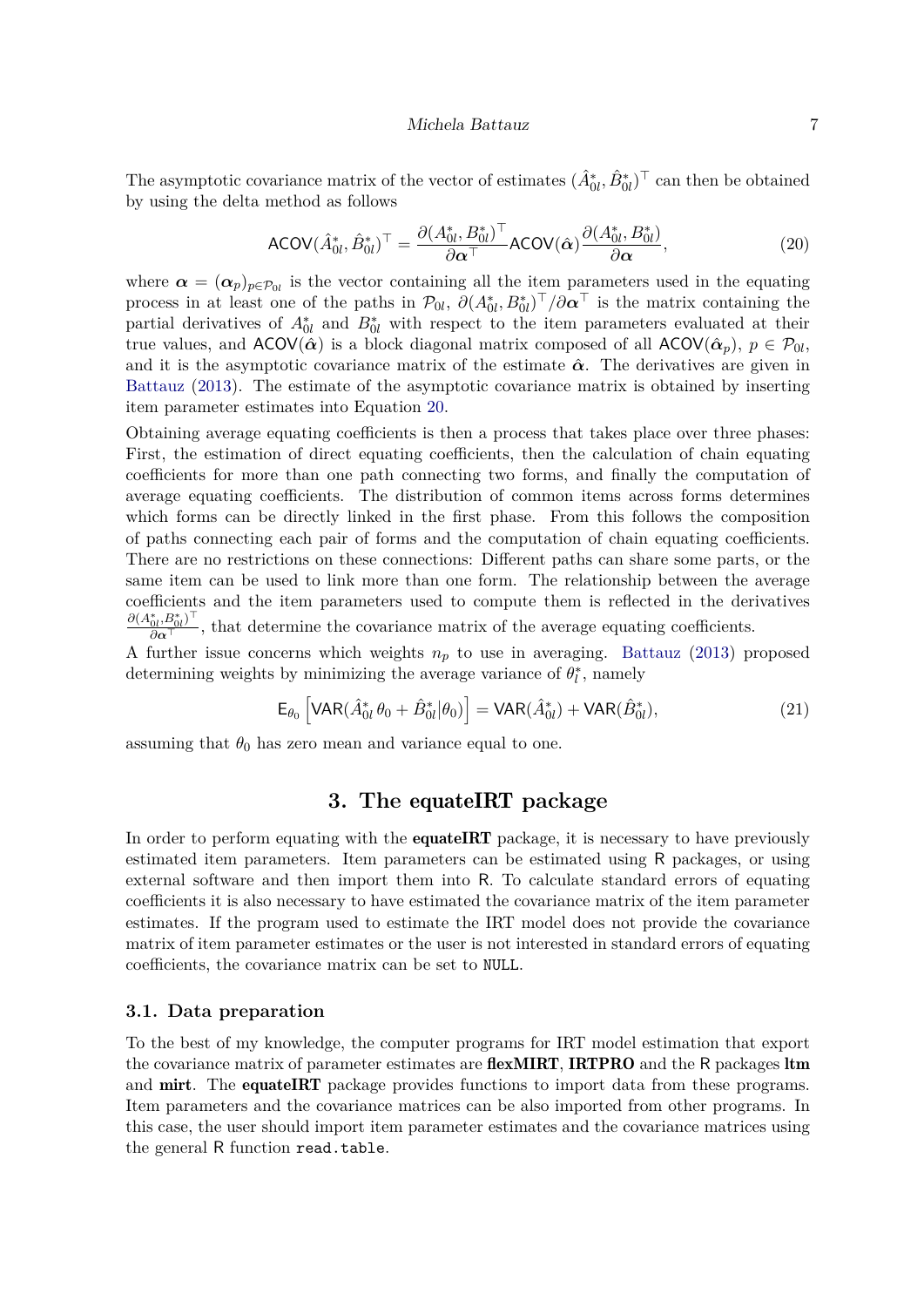For item parameter estimation, the programs **flexMIRT**, **IRTPRO** and the R packages **ltm** and mirt formulate the three-parameter logistic model as a latent trait model [\(Bartholomew,](#page-17-1) [Knott, and Moustaki 2011\)](#page-17-1),

<span id="page-7-1"></span>
$$
\pi_j = c_j + (1 - c_j) \frac{\exp(\beta_{1j} + \beta_{2j} z)}{1 + \exp(\beta_{1j} + \beta_{2j} z)},
$$
\n(22)

where  $\pi_j$  is the probability of a positive response for the *j*th item,  $\beta_{j1} = -D \cdot a_j \cdot b_j$  are easiness parameters,  $\beta_{2j} = D \cdot a_j$  are discrimination parameters,  $c_j$  are guessing parameters and  $z = \theta$  the latent ability. In the following, this parameterization will be referred to as the *latent trait parameterization*. The two-parameter logistic model, the one-parameter logistic model and the Rasch model can be presented with the same formulation. The two-parameter logistic model can be obtained by setting  $c_j = 0$ , the one-parameter logistic model can be obtained by constraining also  $\beta_{2j}$  to be constant across items, and the Rasch model can be obtained by setting  $c_j = 0$  and  $\beta_{2j} = 1$ . Furthermore, for a three-parameter logistic model, if the guessing parameters are given under the parameterization

<span id="page-7-0"></span>
$$
c_j = \frac{\exp(c_j^*)}{1 + \exp(c_j^*)},
$$
\n(23)

this will be called the *logistic parameterization* in the following. The IRT programs estimate the parameters  $(c_i^*$  $j^*$ ,  $\beta_{1j}$ ,  $\beta_{2j}$ ), for every item *j*, and then calculate the item parameters of the usual IRT parameterization given in Equation [1](#page-2-1) using Equation [23](#page-7-0) and the equations

$$
b_j = -\frac{\beta_{1j}}{Da_j} \quad \text{and} \quad a_j = \frac{\beta_{2j}}{D}.
$$
 (24)

The covariance matrix of parameter estimates exported by the programs is related to the vector of parameters  $(c_i^*)$  $j^*$ ,  $\beta_{1j}$ ,  $\beta_{2j}$ ). The covariance matrix of  $(c_j, b_j, a_j)$  can be obtained on the basis of the covariance matrix provided by the IRT programs by applying the delta method. The **equateIRT** package provides this functionality.

The functions provided by the **equateIRT** package to import item parameter estimates and the covariance matrix are import.ltm, import.mirt, import.flexmirt and import.irtpro. Since ltm and mirt are R packages, functions import. Itm and import.mirt just extract item parameter estimates and the covariance matrix from an object previously created with these packages. The arguments of the functions are:

- mod**:** Output object from functions rasch, ltm, or tpm of the ltm package, or from function mirt of the mirt package.
- display**:** Logical value indicating whether the coefficients and the standard errors should be printed. The default is TRUE.
- digits**:** Integer value indicating the number of decimal digits to be used if display is TRUE.

Instead, functions import.flexmirt and import.irtpro read external files previously created with the programs flexMIRT or IRTPRO. The arguments of the functions are:

framep: The name of the file containing the item parameter estimates. This is a file whose name ends with "-prm.txt".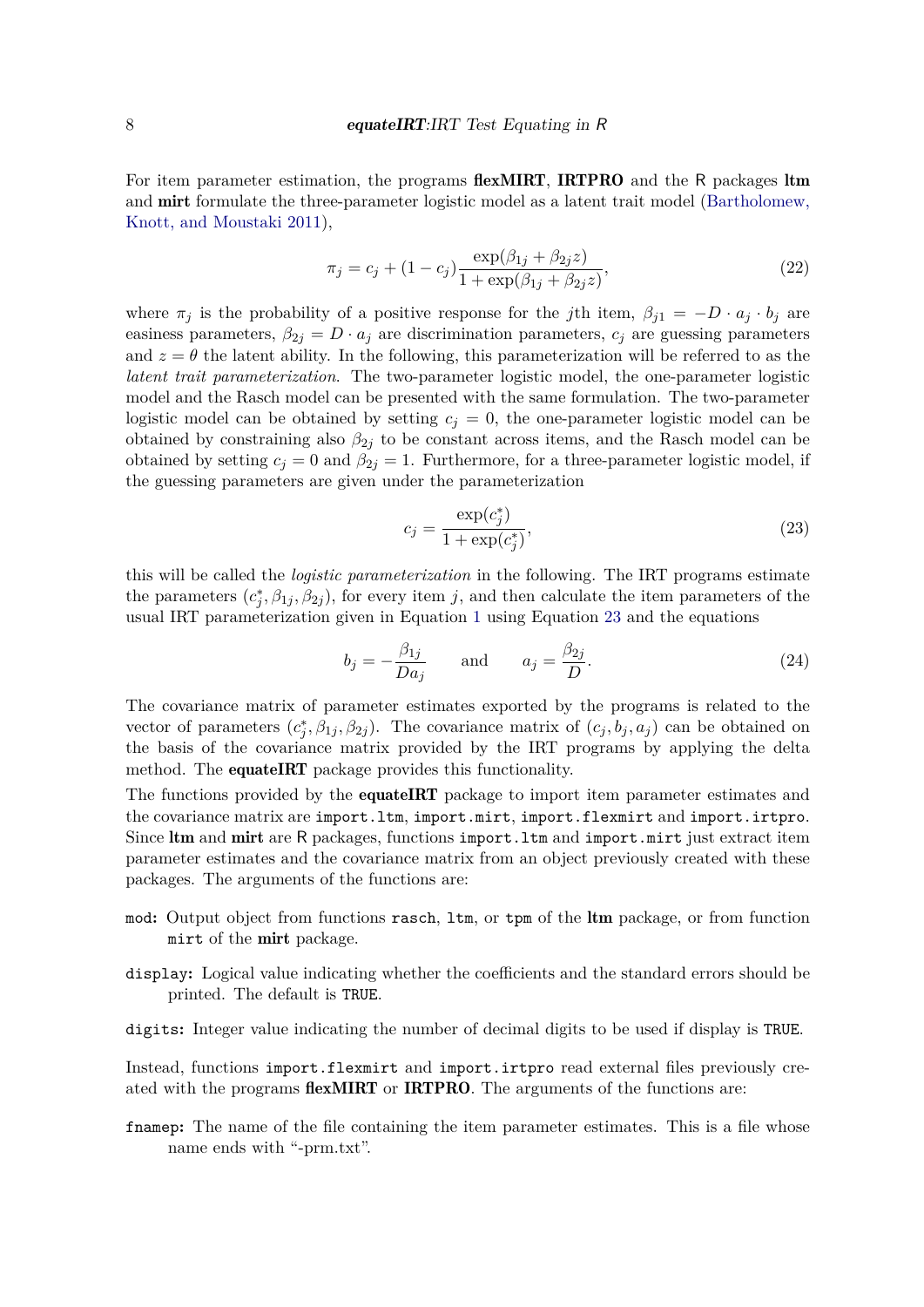- framev: The name of the file containing the covariance matrix of item parameter estimates. This is a file ending with "-cov.txt".
- fnameirt**:** The name of the file containing additional information to link item parameters with the covariance matrix and to identify parameters that have been constrained to a fixed value. This is a file ending with "-irt.txt".
- display**:** Logical value indicating whether the coefficients and the standard errors should be printed. The default is TRUE.

digits**:** Integer value indicating the number of decimal digits to be used if display is TRUE.

The functions return a list with components:

coef**:** The matrix with item parameter estimates.

var**:** The covariance matrix of item parameter estimates.

Item parameters are imported under the parameterization given in Equations [22](#page-7-1) and [23.](#page-7-0) The usual IRT parameterization can be obtained later by using function modIRT. An example of importing data from the ltm package is given in Appendix [A.](#page-20-0)

The **equateIRT** package does not handle mixed item types, but this issue can be easily overcome by using the more general model and introducing constraints on some parameters. For example, in the case of some item responses modeled as a two-parameter logistic model and others as a three-parameter logistic model, the user can specify a three-parameter logistic model for all items and fix the guessing parameter to zero for some items.

If item parameter estimates are obtained with IRT programs other than flexMIRT, IRT-PRO, ltm or mirt, the user has to create a matrix containing the item parameter estimates. These can be provided using typical IRT parameterization [\(1\)](#page-2-1) or with parameterization [\(22\)](#page-7-1) and/or  $(23)$ . In this matrix guessing, difficulty and discrimination parameters should strictly be given in this order and they are contained in different columns of the matrix. It is important that the names of the rows of the matrix are the names of the items because this information is used to link different forms. The covariance matrix is only necessary if the user is interested in obtaining the standard errors of the equating coefficients. It is important that the order of the items in the covariance matrix is the same as in the matrix with the item parameter estimates. So, there are first guessing parameter, then difficulty parameters and finally discrimination parameters. An example of item parameters and covariance matrices organized in this way is given in the datasets contained in the equateIRT package. The package includes three simulated datasets for illustrative purposes containing item parameter estimates and covariance matrices of five forms. The item parameter estimates were obtained with package ltm. In particular, dataset est3pl contains parameters of a three-parameter logistic model, dataset est2pl contains parameters of a two-parameter logistic model and dataset estrasch contains parameters of a Rasch model. Each dataset is composed of a list of length 2 with components:

coef**:** A list of length 5 containing the matrices of item parameter estimates.

var**:** A list of length 5 containing the covariance matrices of item parameter estimates.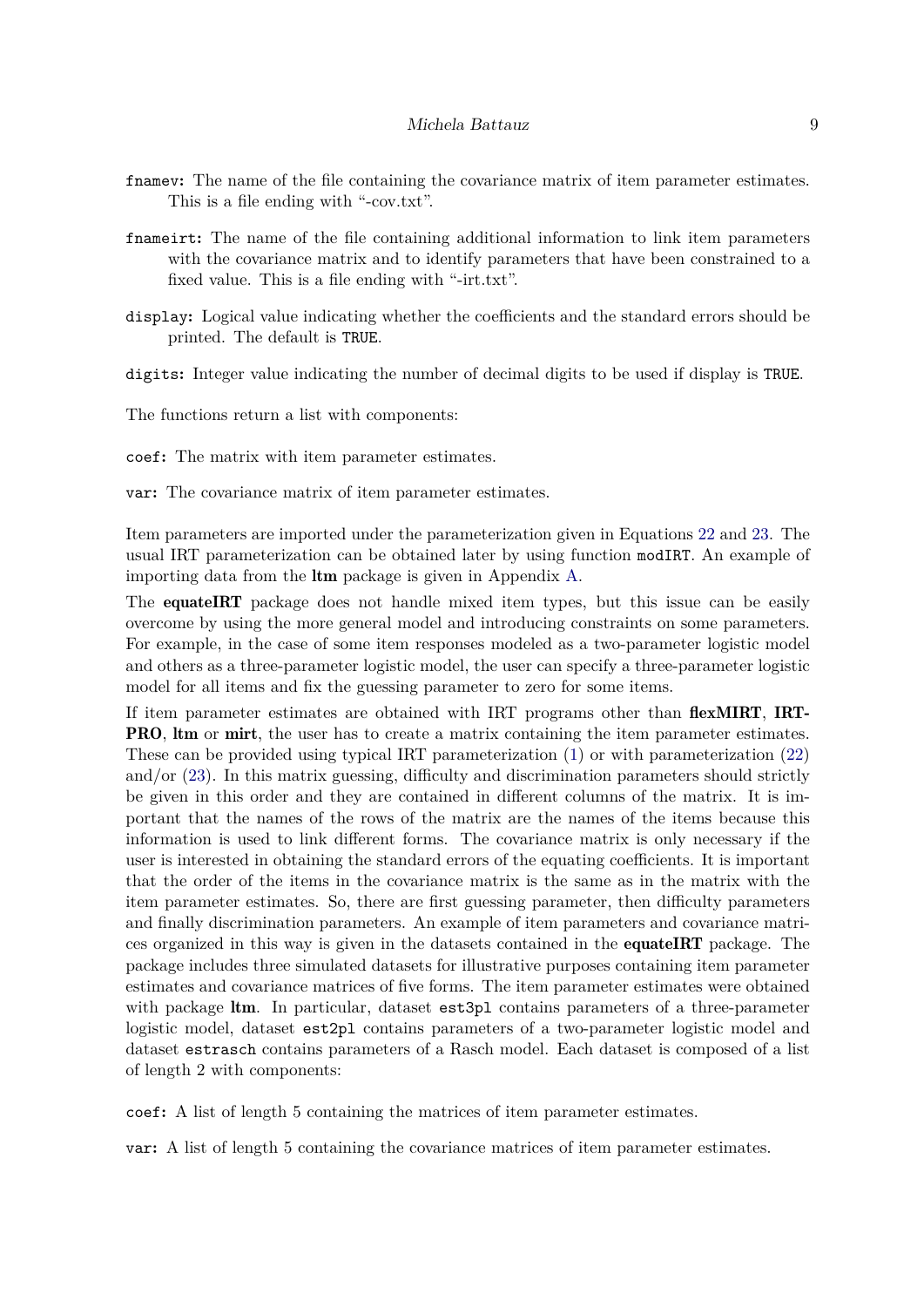The following section explains how to obtain the equating coefficients.

### **3.2. Data analysis**

In this section, we use the dataset est2pl to illustrate the use of the package. The code for loading the package and the data is

```
R> library("equateIRT")
R> data("est2pl", package = "equateIRT")
```
To perform the equating, it is necessary to reorganize the data using function modIRT. This function creates an object of class 'modIRT' consisting of a list with length equal to the number of forms where each element contains a lists with components:

coefficients**:** Item parameter estimates.

var**:** Covariance matrix of item parameter estimates.

itmp**:** Number of item parameters of the model.

The names of the forms can be specified in function modIRT using argument names. If names is not specified, function modIRT assigns the names. If item parameters are given under the latent trait parameterization, use option ltparam = TRUE. If guessing parameters of a threeparameter logistic model are given under the logistic parameterization, use option lparam = TRUE. The default values of both these arguments is TRUE, so the user does not need to specify them if these parameterizations were used in the estimation of the parameters. Using these options, the item parameters are returned under the usual IRT parameterization as in Equation [1.](#page-2-1) In this case, the covariance matrix of the item parameters under parameterization of model [\(1\)](#page-2-1) is obtained, by using the delta method, on the basis of the covariance matrix of item parameters under the parameterizations  $(22)$  and/or  $(23)$ , supplied by the user. If item parameters already conform to the traditional parameterization, the options ltparam and lparam should be set to FALSE, and the function does not perform any transformation. Argument coef is used to specify the item parameter estimates. They should be given as a list of matrices (one for each form) whose row names are the names of the items. Argument var can be used to specify the covariance matrix of item parameter estimates and it should be a list of matrices. If it is left equal to NULL, standard errors of equating coefficients will not be computed. Option display = TRUE can be used to print item parameter estimates and the corresponding standard errors in order to compare them with those provided by the software used to estimate the item parameters. The coefficients can be extracted using the coef method.

```
R> test <- paste("test", 1:5, sep = "")
R> mod2pl <- modIRT(coef = est2pl$coef, var = est2pl$var, names = test,
+ display = FALSE)
R> coef(mod2pl$test1)[1:5]
 Dffclt.I1 Dffclt.I2 Dffclt.I3 Dffclt.I4 Dffclt.I5
0.05774085 0.02753964 0.07275128 0.41568210 -0.00716265
```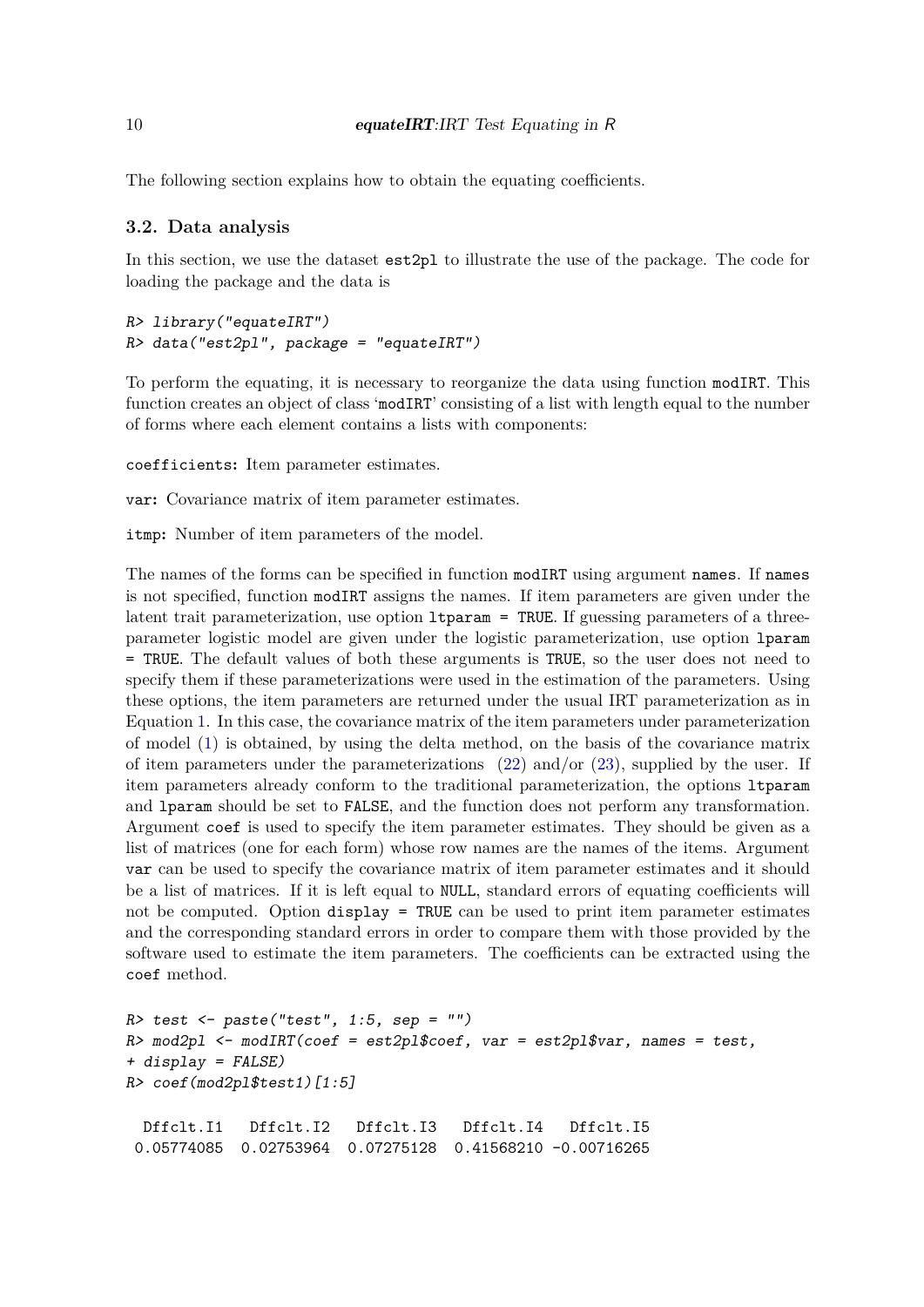The linkage plan can be inspected using the function linkp. Given a list of item parameter estimates with item labels as row names, this function computes the number of common items between all pairs of forms and returns a matrix whose elements indicate the number of common items between the forms. On the diagonal of the matrix there are the number of items of each form.

```
R> linkp(coef = est2pl$coef)
```

|      |    |          | $[, 1]$ $[, 2]$ $[, 3]$ $[, 4]$ $[, 5]$ |    |    |
|------|----|----------|-----------------------------------------|----|----|
| [1,] | 20 | 10       | $\overline{0}$                          | 0  | 10 |
| [2,] | 10 | 20       | 10                                      | 0  | Ω  |
| [3,] | 0  | 10       | 20                                      | 10 | 0  |
| [4,] | 0  | 0        | 10                                      | 20 | 10 |
| [5,] | 10 | $\Omega$ | 0                                       | 10 | 20 |

The output of the function shows that every form is composed of 20 items and presents 10 items in common with adjacent forms. Furthermore, Forms 1 and 5 present 10 common items. Function direc calculates direct equating coefficients between two forms with common items. Arguments mod1 and mod2 are objects of class 'modIRT' containing item parameter coefficients and their covariance matrix. Argument method indicates the equating method to use and should be one of "mean-mean", "mean-gmean", "mean-sigma", "Haebara" or "Stocking-Lord". For example, to calculate direct equating coefficients between Form 1 and Form 5 using the Haebara method for the est2pl dataset the code is

```
R> l15 <- direc(mod1 = mod2pl[1], mod2 = mod2pl[5], method = "Haebara")
R> l15
```
Direct equating coefficients Method: Haebara Link: test1.test5

The direc function approximates the integrals in Equations [9](#page-3-0) and [10](#page-4-0) using a Gauss-Hermite quadrature with 30 points by default. The number of quadrature points can be modified using argument nq. Alternatively, setting quadrature = FALSE the integrals are replaced with a sum over 40 equally spaced values ranging from  $-4$  to 4 with an increment of 0.05 and weights equal to one for all values. Argument D can be used to specify the value of the constant *D* in model [\(1\)](#page-2-1) used in the estimation of item parameters. A summary method for displaying the output of the function is available.

```
R> summary(l15)
```

```
Link: test1.test5
Method: Haebara
Equating coefficients:
  Estimate StdErr
A 0.97152 0.021344
B -0.47511 0.023886
```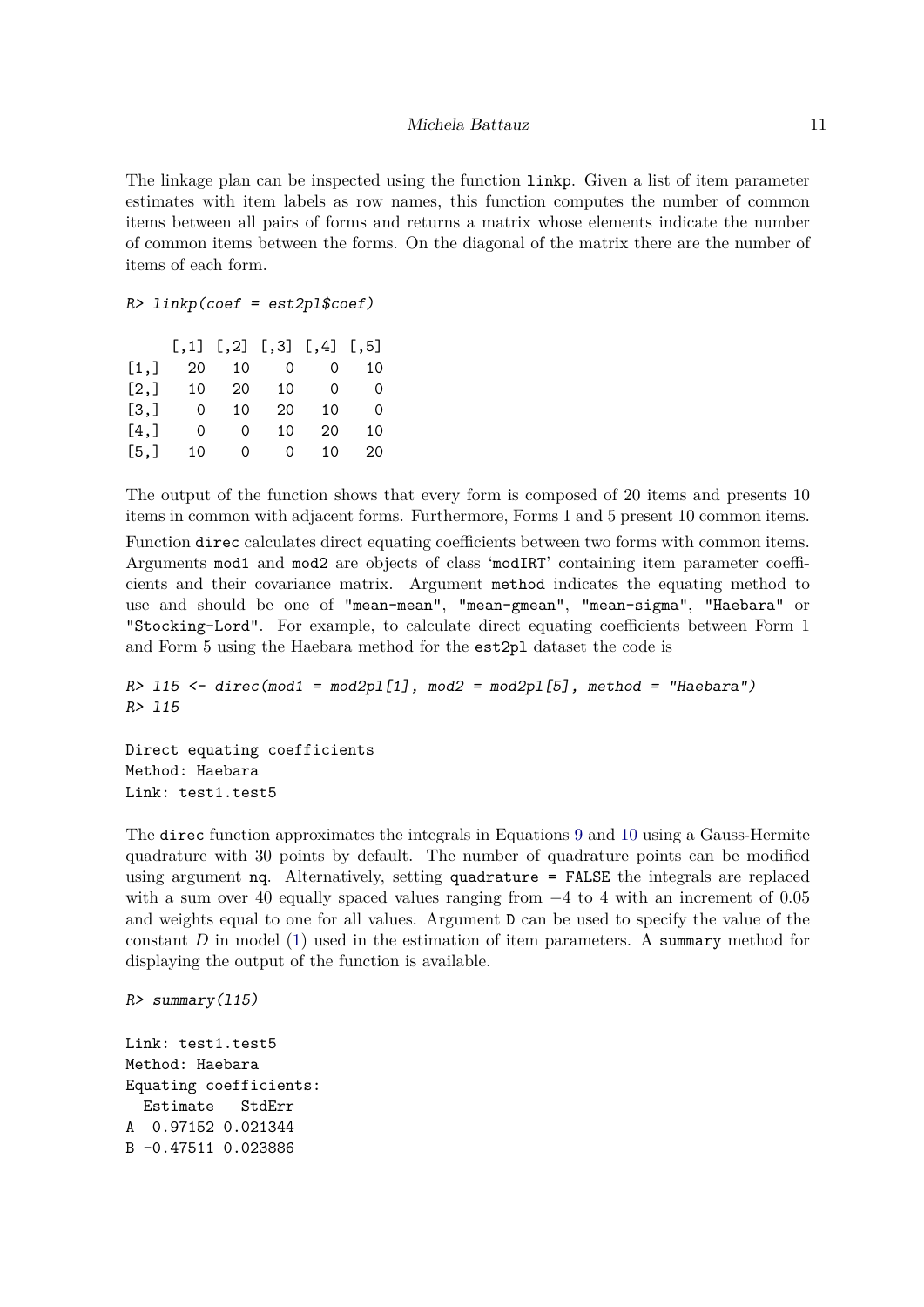The package provides also function alldirec to calculate direct equating coefficients between all pairs of forms that present common items. Using the mean-mean method, the code for our example is

```
R> direclist2pl <- alldirec(mods = mod2pl, method = "mean-mean")
R> direclist2pl
Direct equating coefficients
Method: mean-mean
Links:
test1.test2
test1.test5
test2.test1
test2.test3
test3.test2
test3.test4
test4.test3
test4.test5
test5.test1
test5.test4
```
The summary function can be used to display all the equatings performed

```
R> summary(direclist2pl)
or just one of them
R> summary(direclist2pl, "test1.test5")
Link: test1.test5
Method: mean-mean
Equating coefficients:
  Estimate StdErr
A 0.96497 0.021313
B -0.47418 0.024224
```
In order to compute chain equating coefficients, it is necessary to have previously computed direct equating coefficients using function alldirec. Chain equating coefficients can be computed using function chainec. This function requires the specification of the length of the chain using argument r. For example, to compute all chain equating coefficients of length 4 for the est2pl dataset the code is

```
R> cec4 <- chainec(r = 4, direclist = direclist2pl)
R> cec4
Chain equating coefficients
Method: mean-mean
```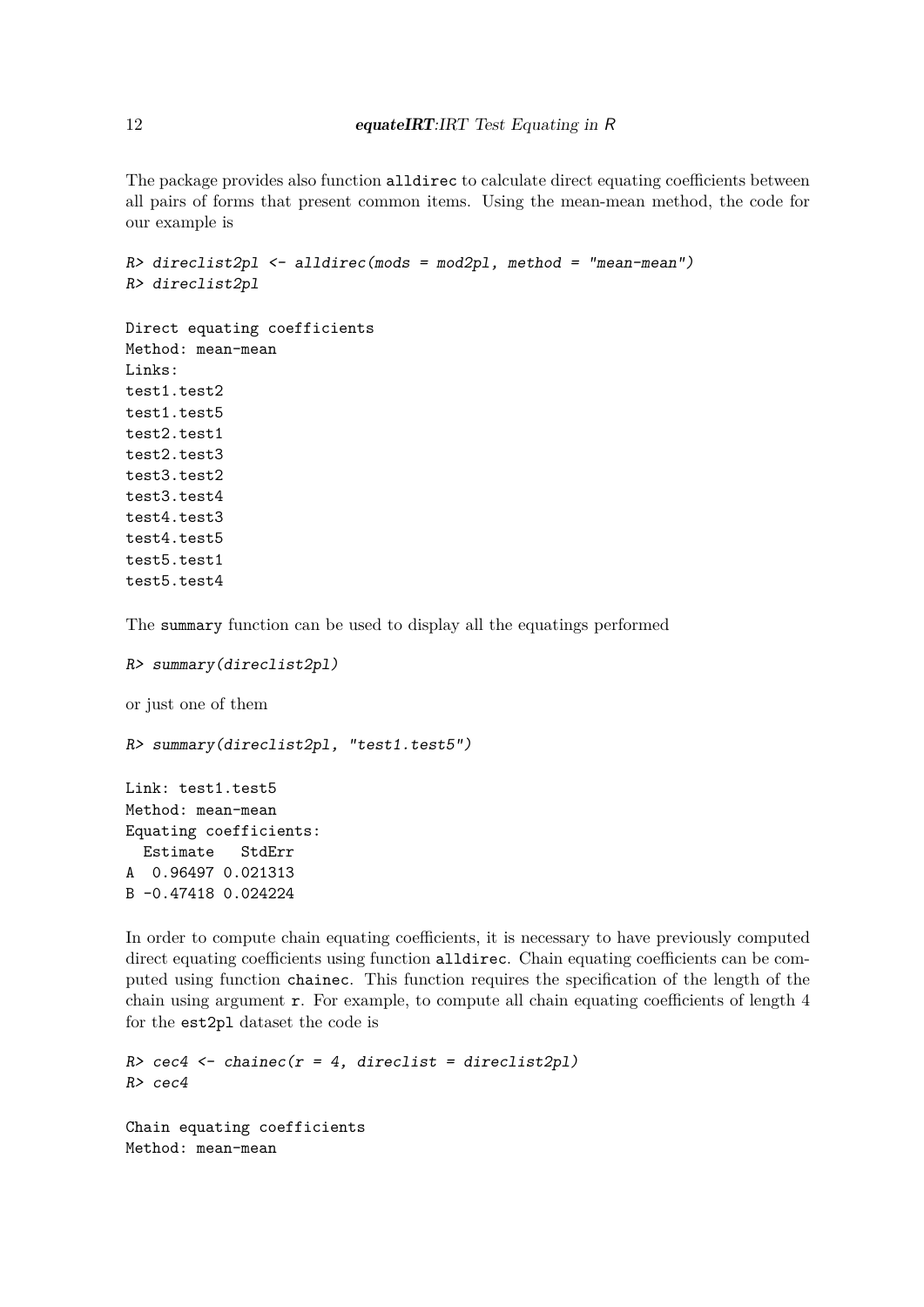```
Paths:
test4.test5.test1.test2
test3.test2.test1.test5
test5.test1.test2.test3
test4.test3.test2.test1
test5.test4.test3.test2
test1.test2.test3.test4
test1.test5.test4.test3
test2.test3.test4.test5
test2.test1.test5.test4
test3.test4.test5.test1
```
The summary function displays all the equatings performed.

```
R> summary(cec4)
```
It is also possible to display only one equating using the following code

```
R> summary(cec4, "test1.test2.test3.test4")
```

```
Path: test1.test2.test3.test4
Method: mean-mean
Equating coefficients:
 Estimate StdErr
A 1.25323 0.046518
B -0.49789 0.038505
```
Option f1 can be used to restrict the equatings to those chains that start from the same form. To consider all chain equatings of length 4 that start from Form 1 the code is

```
R> cec4.1 <- chainec(r = 4, direclist = direclist2pl, f1 = "test1")
```
Option f2 can be used to restrict the equatings to those chains that end with the same form. To consider all chain equatings of length 4 that start from Form 1 and end with Form 4 the code is

```
R> cec1234 <- chainec(r = 4, direclist = direclist2pl, f1 = "test1",
+ f2 = "test4")
```
Alternatively, it is possible to specify one or more particular paths using argument pths. For example, to compute chain equating coefficients between Forms 1 and 4 using path  $\{1, 5, 4\}$ the code is

```
R> pth1 <- paste("test", c(1, 5, 4), sep = "")
R> pth1 <- data.frame(t(pth1), stringsAsFactors = FALSE)
R> cec154 <- chainec(direclist = direclist2pl, pths = pth1)
R> summary(cec154)
```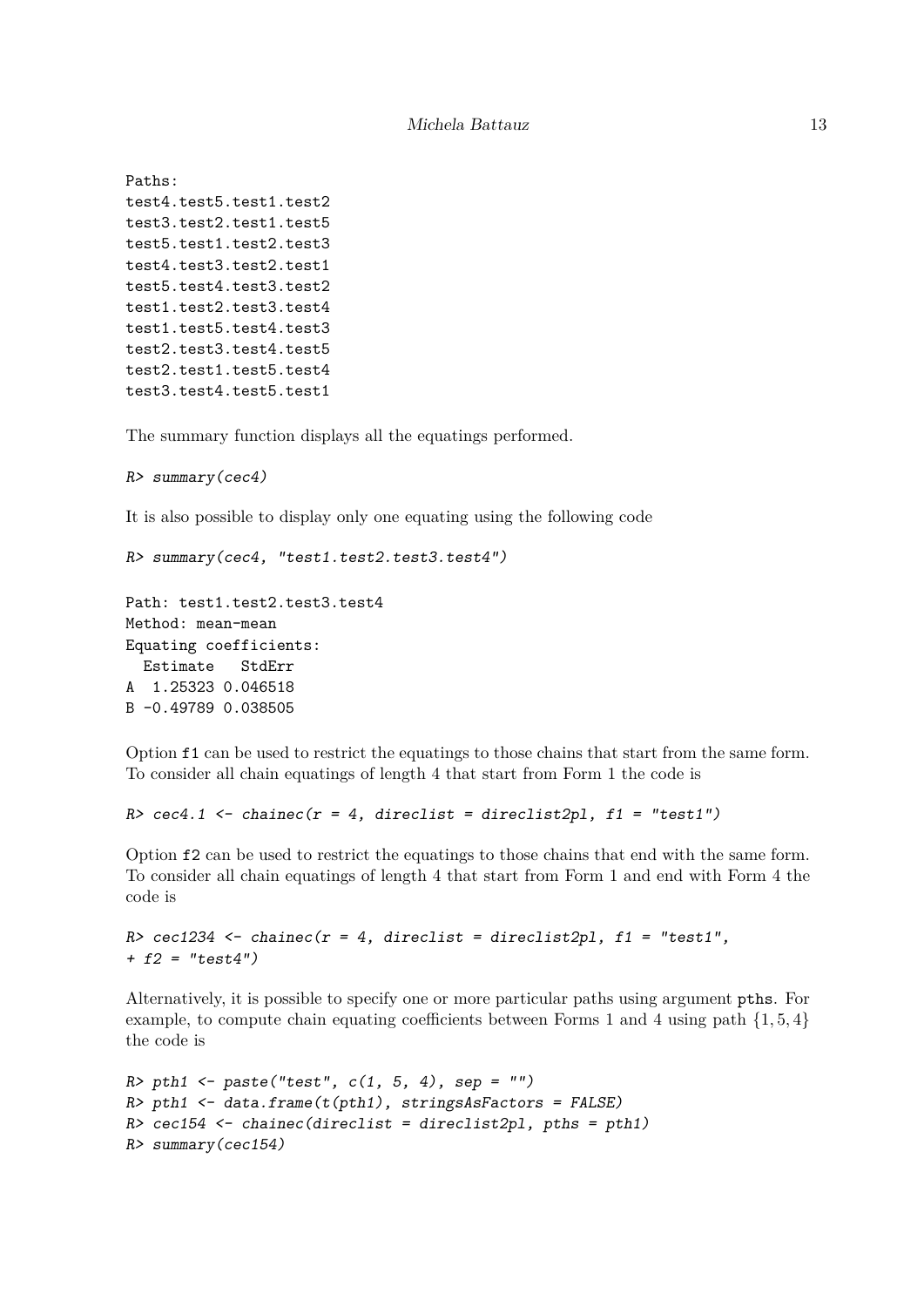```
Path: test1.test5.test4
Method: mean-mean
Equating coefficients:
 Estimate StdErr
A 1.15857 0.033390
B -0.39971 0.033076
```
Another example is the chain equating of Forms 1 and 5 using path {1*,* 2*,* 3*,* 4*,* 5} .

```
R> pth2 <- paste("test", 1:5, sep = "")
R> pth2 <- data.frame(t(pth2), stringsAsFactors = FALSE)
R> cec12345 <- chainec(direclist = direclist2pl, pths = pth2)
R> summary(cec12345)
Path: test1.test2.test3.test4.test5
Method: mean-mean
Equating coefficients:
 Estimate StdErr
A 1.04381 0.043488
B -0.55595 0.037102
```
When two forms can be linked through different paths, the equating coefficients can be averaged using function bisectorec, that implements the bisector method. Options weighted = TRUE and unweighted = TRUE can be used to calculate the weighted bisector coefficients and the unweighted bisector coefficients. Weights are determined in order to minimize function [\(21\)](#page-6-2). For example, to calculate bisector and weighted bisector coefficients to equate Forms 1 and 4 through paths  $\{1, 2, 3, 4\}$  and  $\{1, 5, 4\}$ , and Forms 1 and 5 through paths {1*,* 2*,* 3*,* 4*,* 5} and {1*,* 5} the code is

```
R> ecall <- c(cec1234, cec154, cec12345, direclist2pl["test1.test5"])
R> fec <- bisectorec(ecall = ecall, weighted = TRUE, unweighted = TRUE)
R> fec
Bisector and weighted bisector equating coefficients
Method: mean-mean
Link: test1.test4
  Paths:
  test1.test2.test3.test4
  test1.test5.test4
Link: test1.test5
  Paths:
  test1.test2.test3.test4.test5
  test1.test5
```
The summary function displays the results.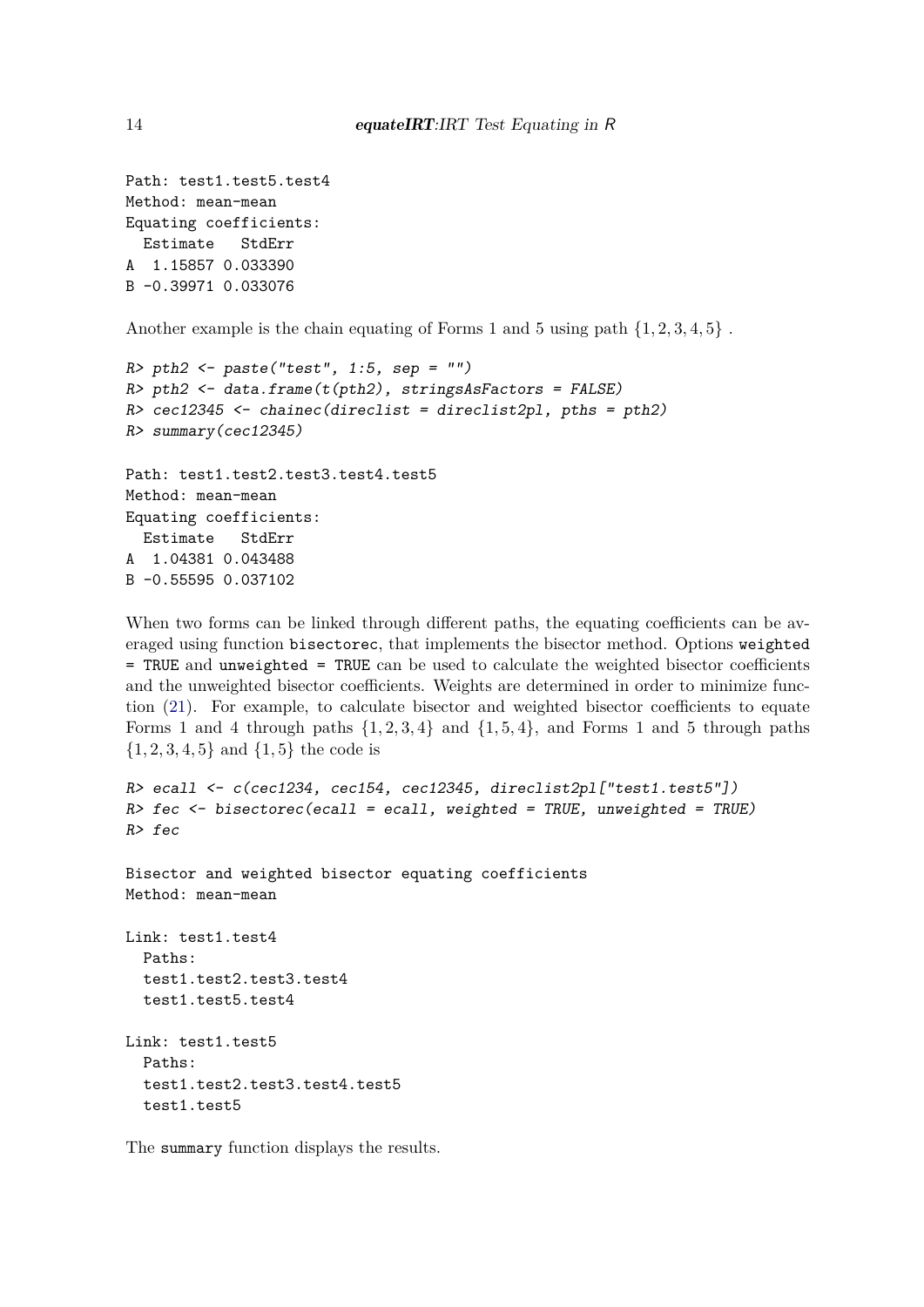```
R> summary(fec)
Link: test1.test4
Method: mean-mean
Equating coefficients:
                  Path Estimate StdErr
A test1.test2.test3.test4 1.25323 0.046518
A test1.test5.test4 1.15857 0.033390
A bisector 1.20480 0.030609
A weighted bisector 1.18885 0.029302
B test1.test2.test3.test4 -0.49789 0.038505
B test1.test5.test4 -0.39971 0.033076
B bisector -0.44766 0.029927
B weighted bisector -0.43112 0.029713
Link: test1.test5
Method: mean-mean
Equating coefficients:
                       Path Estimate StdErr
A test1.test2.test3.test4.test5 1.04381 0.043488
A test1.test5 0.96497 0.021313
A bisector 1.00361 0.025683
A weighted bisector 0.97533 0.020528
B test1.test2.test3.test4.test5 -0.55595 0.037102
B test1.test5 -0.47418 0.024224
B bisector -0.51426 0.026383
B weighted bisector -0.48493 0.023780
```
Function eqc can be used to extract a data frame containing the equating coefficients. For direct equating coefficients the code is

*R> eqc(l15)*

link A B 1 test1.test5 0.9715194 -0.4751087

while, for a list of direct equating coefficients, the code is

*R> eqc(direclist2pl)*

link A B 1 test1.test2 1.2100375 -0.1419891 2 test1.test5 0.9649660 -0.4741816 3 test2.test1 0.8264207 0.1173427 4 test2.test3 1.0136460 -0.1365059 5 test3.test2 0.9865377 0.1346682 6 test3.test4 1.0217563 -0.2113561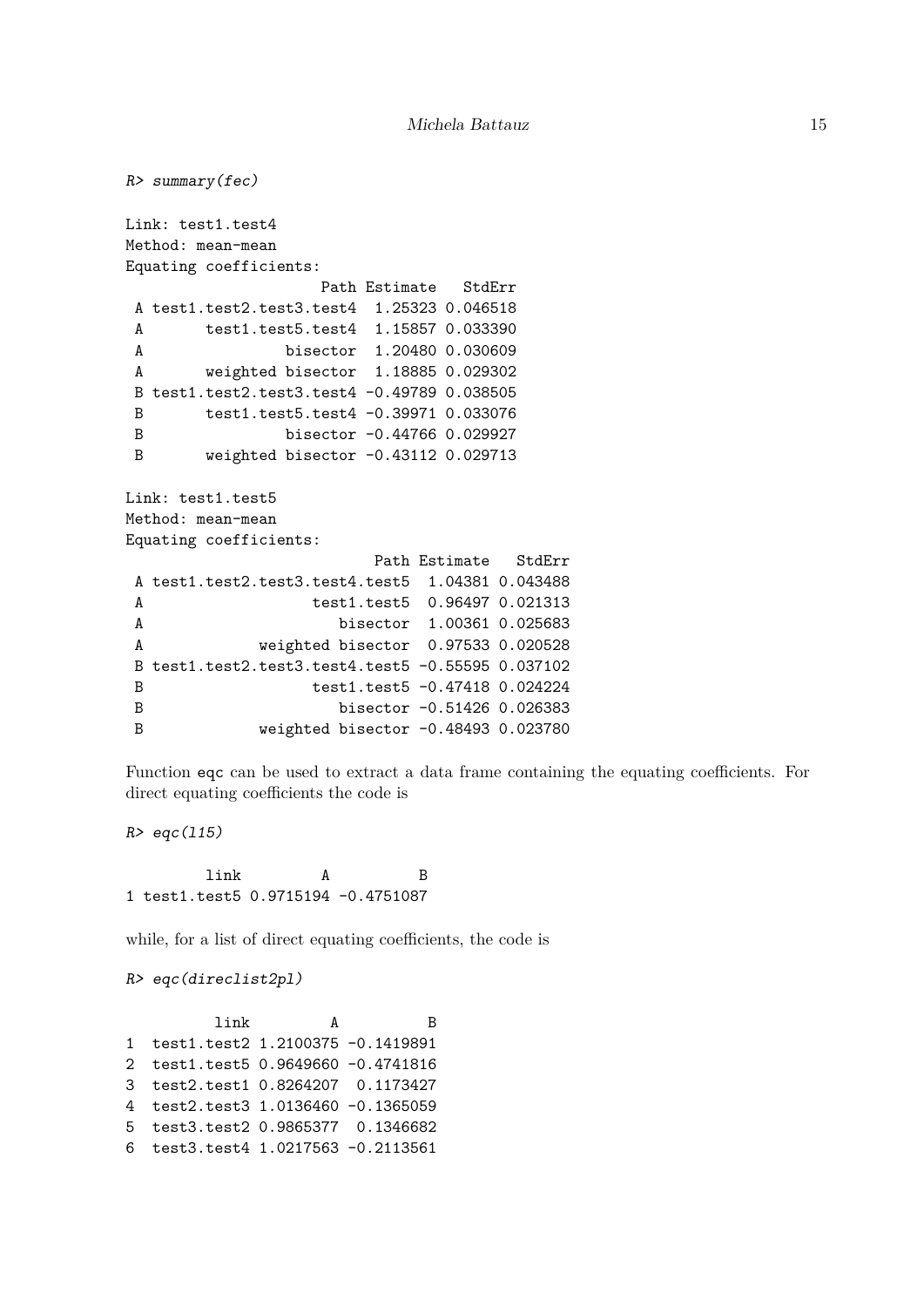7 test4.test3 0.9787069 0.2068557 8 test4.test5 0.8328952 -0.1412610 9 test5.test1 1.0363059 0.4913972 10 test5.test4 1.2006313 0.1696024

It is also possible to select a specific link.

*R> eqc(direclist2pl, link = "test1.test5")*

link A B 1 test1.test5 0.964966 -0.4741816

For a list of chain equating coefficients it is possible to display the equating coefficients for all paths, or specify a particular link and/or path. The code is as follows

*R> eqc(cec4)*

```
link bath A B
1 test4.test2 test4.test5.test1.test2 1.0444247 0.2754830
2 test3.test5 test3.test2.test1.test5 0.7867321 -0.2535563
3 test5.test3 test5.test1.test2.test3 1.2710807 0.3222905
4 test4.test1 test4.test3.test2.test1 0.7979350 0.3972838
5 test5.test2 test5.test4.test3.test2 1.1592470 0.5024956
6 test1.test4 test1.test2.test3.test4 1.2532349 -0.4978899
7 test1.test3 test1.test5.test4.test3 1.1338989 -0.1843480
8 test2.test5 test2.test3.test4.test5 0.8626289 -0.4334672
9 test2.test4 test2.test1.test5.test4 0.9574649 -0.2637653
10 test3.test1 test3.test4.test5.test1 0.8819128 0.1625789
R> eqc(cec4, path = "test1.test2.test3.test4")
```

```
link path A B
1 test1.test4 test1.test2.test3.test4 1.253235 -0.4978899
```
Also for the output of function bisectorec, it is possible to extract a data frame containing all the coefficients, or select the link and/or the path.

*R> eqc(fec)*

| link               | path                                                               | A | B.                            |
|--------------------|--------------------------------------------------------------------|---|-------------------------------|
| 1 test1.test4      | test1.test2.test3.test4 1.2532349 -0.4978899                       |   |                               |
| 2 test1.test4      | test1.test5.test4 1.1585684 -0.3997148                             |   |                               |
| $3$ test1.test $4$ |                                                                    |   | bisector 1.2048012 -0.4476611 |
| $4$ test1.test $4$ | weighted bisector 1.1888525 -0.4311214                             |   |                               |
|                    | $5$ test1.test5 test1.test2.test3.test4.test5 1.0438133 -0.5559511 |   |                               |
| $6$ test1.test $5$ | test1.test5 0.9649660 -0.4741816                                   |   |                               |
| 7 test1.test5      |                                                                    |   | bisector 1.0036128 -0.5142608 |
| 8 test1.test5      | weighted bisector 0.9753335 -0.4849333                             |   |                               |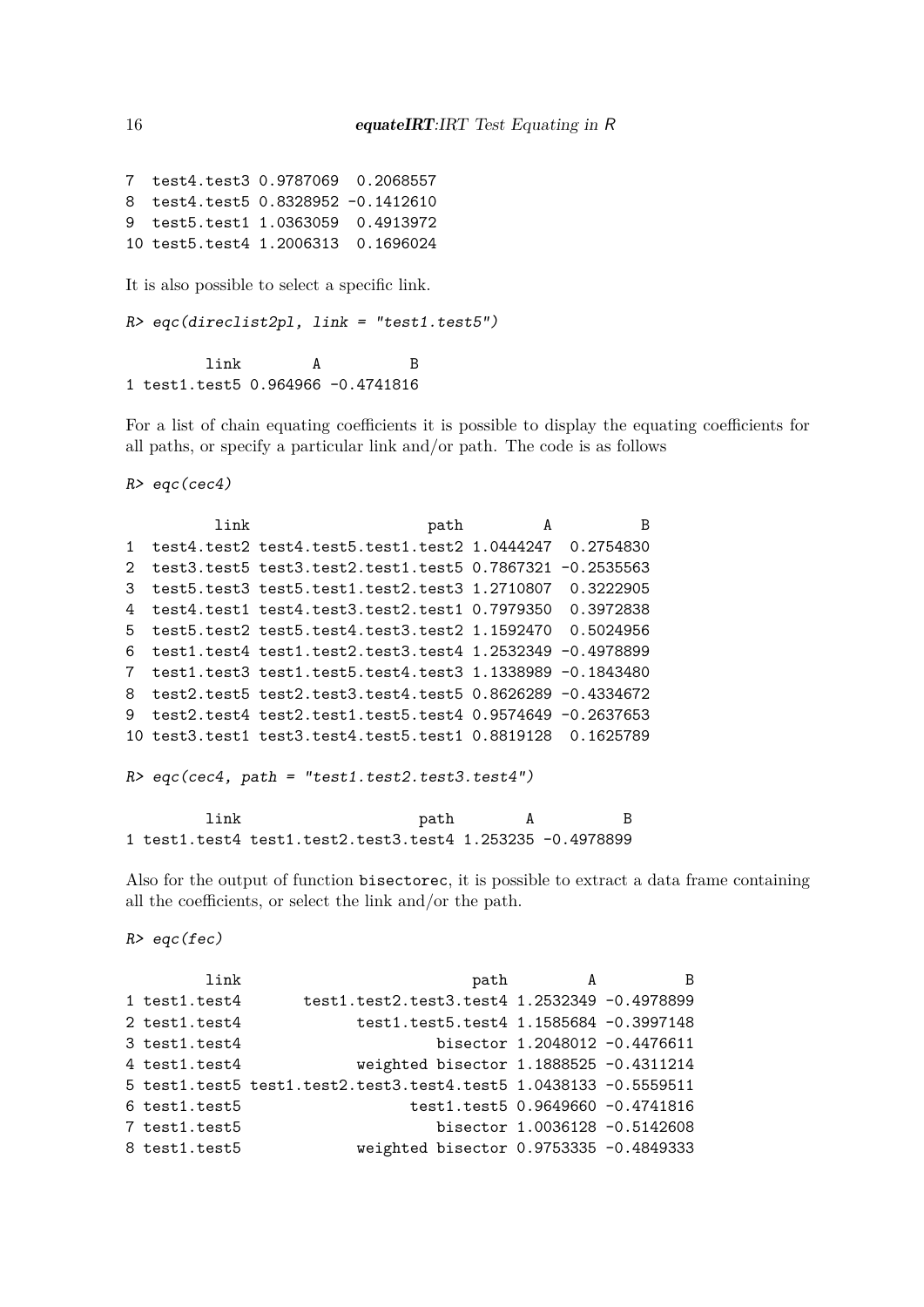*R> eqc(fec, link = "test1.test4", path = "bisector")*

link path A B 1 test1.test4 bisector 1.204801 -0.4476611

Functions direc, alldirec and chainec provide also the scale conversion of item parameter estimates. This is included in the data frame tab, that is part of the outputs of the functions. Function itm extracts this data frame. Some examples for direct and chain equating coefficients are given below.

```
R> itm(l15)[1:3, ]
```

|      |  | Item test1 test5 test1.as.test5                             |  |
|------|--|-------------------------------------------------------------|--|
|      |  | 1 Dffclt.I1 0.05774085 NA -0.4190124                        |  |
|      |  | 2 Dffclt.I10 0.65469024 NA 0.1609356                        |  |
|      |  | 3 Dffclt.I2 0.02753964 NA -0.4483534                        |  |
|      |  | $R$ > itm(direclist2pl, "test1.test5")[1:3, ]               |  |
| Item |  | test1 test5 test1.as.test5                                  |  |
|      |  | 1 Dffclt.I1 0.05774085 NA -0.4184636                        |  |
|      |  | 2 Dffclt.I10 0.65469024 NA 0.1575722                        |  |
|      |  | 3 Dffclt.I2 0.02753964 NA -0.4476068                        |  |
|      |  | $R$ > itm(cec12345, "test1.test2.test3.test4.test5")[1:3, ] |  |
|      |  | Item test1 test5 test1.as.test5                             |  |
|      |  | 1 Dffclt.I1 0.05774085 NA -0.4956804                        |  |
|      |  | 2 Dffclt.I10 0.65469024 NA 0.1274233                        |  |
|      |  | 3 Dffclt.I2 0.02753964 NA -0.5272049                        |  |

The transformation of item parameter estimates can be found under column test1.as.test5. Since the bisectorec function returns the equating coefficients of a plurality of scale conversions, it does not provide the scale conversion of the item parameters. For average equating coefficients the user can employ function convert, that is a specific function to convert item and person parameters, given the equating coefficients. The following code extracts the equating coefficients obtained with the bisector method to transform from the scale of Form 1 to the scale of Form 4 and performs the scale conversion of item parameters of Form 1 and of an hypothetical vector of person parameters.

```
R> eqc14 <- eqc(fec, link = "test1.test4", path = "bisector")
R> convert(A = eqc14$A, B = eqc14$B, coef = coef(mod2pl$test1),
+ person.par = seq(-3, 3, 0.5))
$coef
 Dffclt.I1 Dffclt.I2 Dffclt.I3 Dffclt.I4 Dffclt.I5
```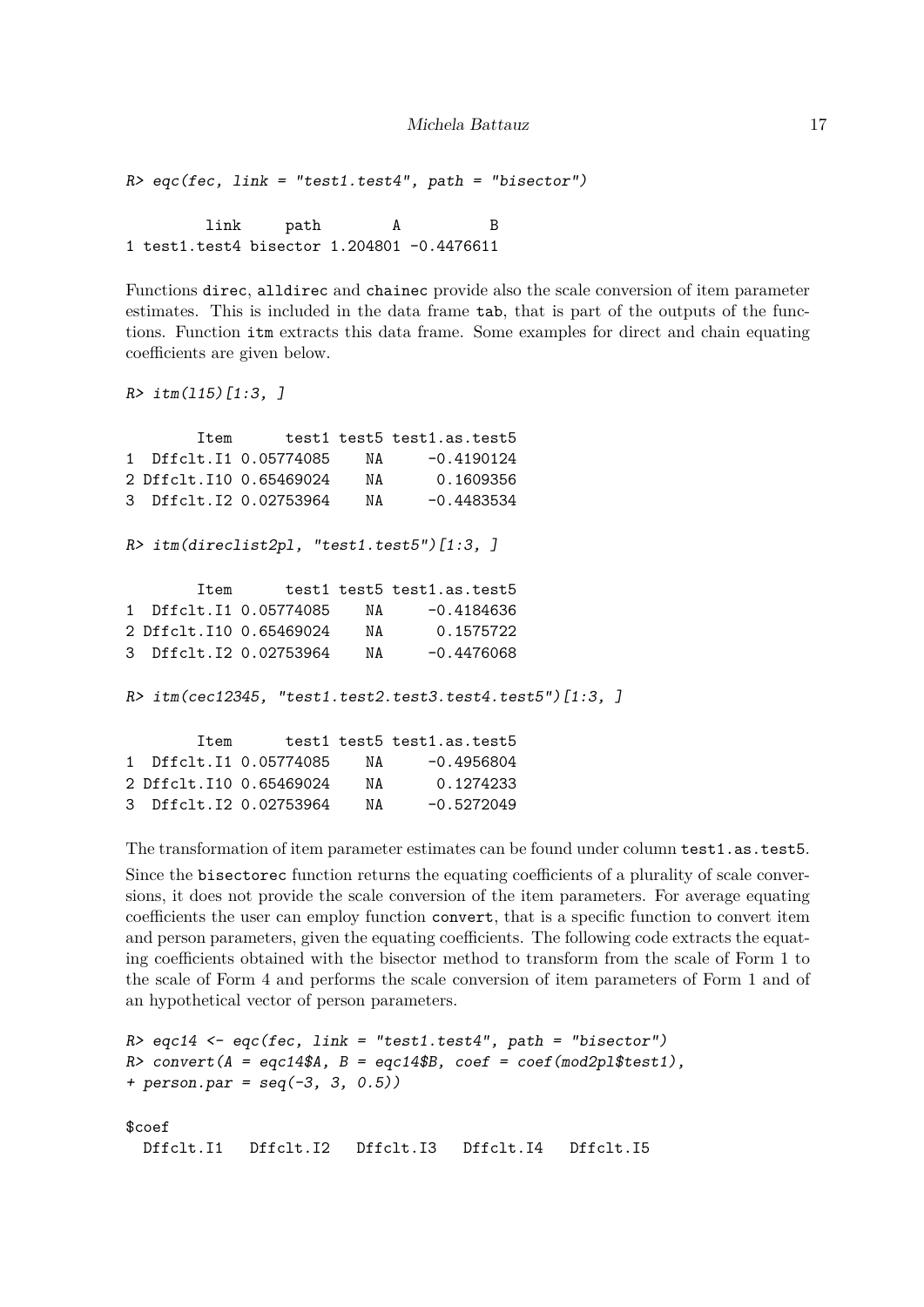```
-0.37809488 -0.41448133 -0.36001029 0.05315316 -0.45629069
 Dffclt.I6 Dffclt.I7 Dffclt.I8 Dffclt.I9 Dffclt.I10
-1.37992251 -0.26139414 -0.04166382 -0.66801293 0.34111044
Dffclt.I31 Dffclt.I32 Dffclt.I33 Dffclt.I34 Dffclt.I35
0.18177450 0.55392509 0.24538460 -0.86040329 0.06882968
Dffclt.I36 Dffclt.I37 Dffclt.I38 Dffclt.I39 Dffclt.I40
0.57880081 0.10200975 -0.61407467 0.17753357 0.56645207
 Dscrmn.I1 Dscrmn.I2 Dscrmn.I3 Dscrmn.I4 Dscrmn.I5
 0.89322180 0.93158897 0.90584958 1.06301718 0.83608708
 Dscrmn.I6 Dscrmn.I7 Dscrmn.I8 Dscrmn.I9 Dscrmn.I10
 0.78740779 0.87759511 0.99655944 0.81101215 1.11236175
Dscrmn.I31 Dscrmn.I32 Dscrmn.I33 Dscrmn.I34 Dscrmn.I35
 1.23076607 1.07889788 1.12225053 1.14717253 1.05509303
Dscrmn.I36 Dscrmn.I37 Dscrmn.I38 Dscrmn.I39 Dscrmn.I40
0.83680267 1.06871161 1.22268701 1.11314169 1.20883896
$person.par
 [1] -4.0620646 -3.4596641 -2.8572635 -2.2548629 -1.6524623 -1.0500617
 [7] -0.4476611 0.1547395 0.7571401 1.3595406 1.9619412 2.5643418
[13] 3.1667424
```
Function convert can also be used for direct or chain equating parameters.

# **4. Conclusion**

<span id="page-17-0"></span>The linkage plans can be rather complex involving many forms, several links, chains and the connection of forms through more than one path. This situation necessitates the performance of chain equating in order to link forms that do not present common items. Furthermore, when two forms can be connected through different paths it can be useful to synthesize the conversions obtained into a single one. The equateIRT package includes not only the computation of direct equating coefficients but also permits the computation of chain and average equating coefficients. Another important and exclusive feature of the **equateIRT** package is the provision of analytical standard errors of equating coefficients. Standard errors are an important tool for assessing the accuracy of the equating process and can be also used to perform further inferential analysis.

# **Acknowledgments**

The author wishes to thank the referees and the Associate Editor for their helpful comments and suggestions that greatly improved this work.

# **References**

<span id="page-17-1"></span>Bartholomew DJ, Knott M, Moustaki I (2011). *Latent Variable Models and Factor Anal-*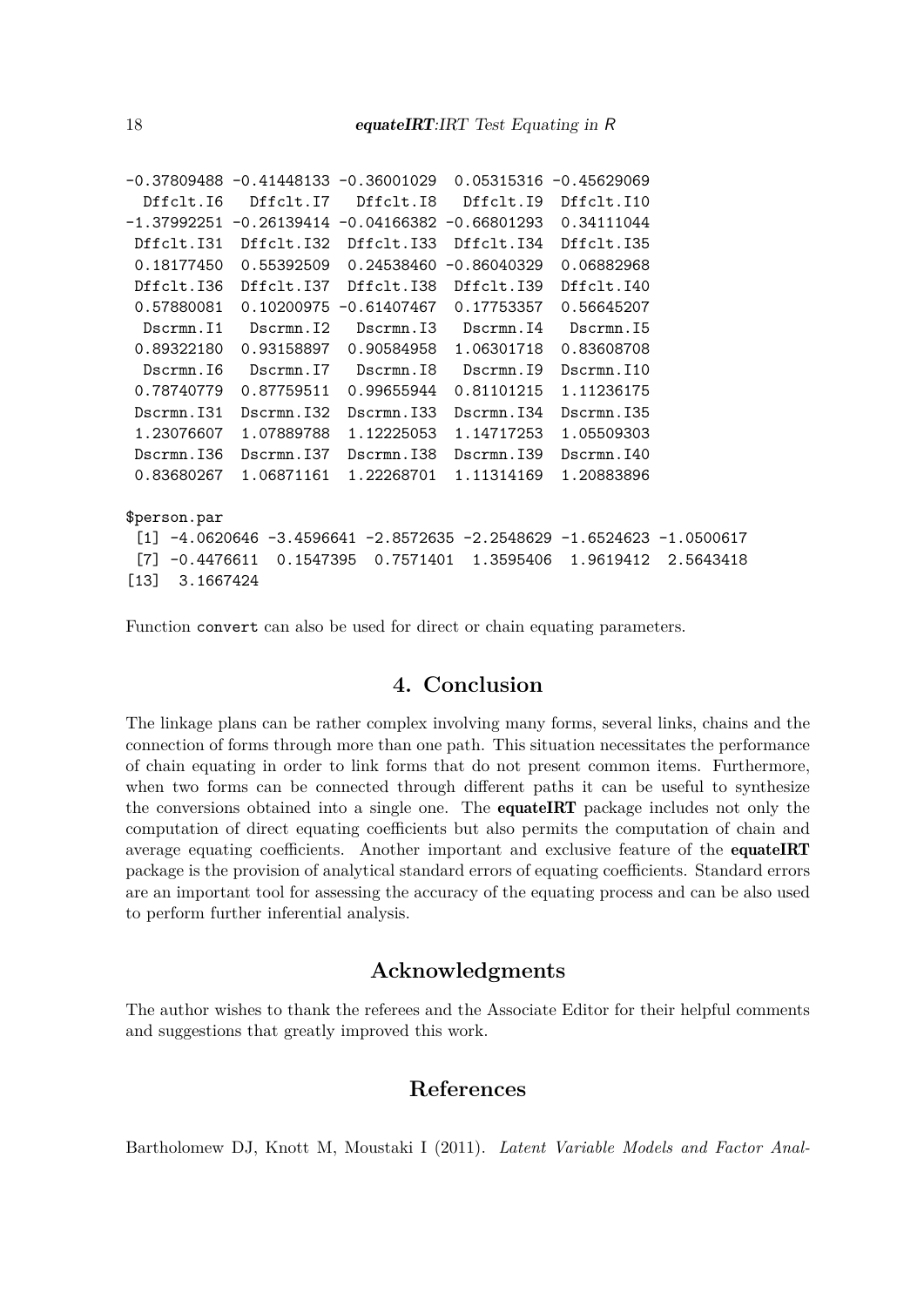*ysis: A Unified Approach*. 3rd edition. John Wiley & Sons, New York. [doi:10.1002/](http://dx.doi.org/10.1002/9781119970583) [9781119970583](http://dx.doi.org/10.1002/9781119970583).

- <span id="page-18-8"></span>Battauz M (2013). "IRT Test Equating in Complex Linkage Plans." *Psychometrika*, **78**(3), 464–480. [doi:10.1007/s11336-012-9316-y](http://dx.doi.org/10.1007/s11336-012-9316-y).
- <span id="page-18-0"></span>Battauz M (2015a). "equateIRT: An R Package for IRT Test Equating." *Journal of Statistical Software*, **68**(7), 1–22. [doi:10.18637/jss.v068.i07](http://dx.doi.org/10.18637/jss.v068.i07).
- <span id="page-18-2"></span>Battauz M (2015b). equateIRT*: Direct, Chain and Average Equating Coefficients with Standard Errors Using IRT Methods*. R package version 1.2-2, URL [http://CRAN.R-project.](http://CRAN.R-project.org/package=equateIRT) [org/package=equateIRT](http://CRAN.R-project.org/package=equateIRT).
- <span id="page-18-13"></span>Bock RD, Aitkin M (1981). "Marginal Maximum Likelihood Estimation of Item Parameters: Application of an EM Algorithm." *Psychometrika*, **46**(4), 443–459. [doi:](http://dx.doi.org/10.1007/bf02293801) [10.1007/bf02293801](http://dx.doi.org/10.1007/bf02293801).
- <span id="page-18-14"></span>Braun HI, Holland PW (1982). "Observed-Score Test Equating: A Mathematical Analysis of Some ETS Equating Procedures." In PW Holland, DB Rubin (eds.), *Test Equating*, pp. 9–49. Academic, New York.
- <span id="page-18-10"></span>Cai L (2013). flexMIRT *Version 2: Flexible Multilevel Multidimensional Item Analysis and Test Scoring*. Chapel Hill, NC. Computer Software.
- <span id="page-18-11"></span>Cai L, Thissen D, du Toit SHC (2011). IRTPRO*: Flexible, Multidimensional, Multiple Categorical IRT Modeling*. Chicago. Computer Software.
- <span id="page-18-12"></span>Chalmers RP (2012). "mirt: A Multidimensional Item Response Theory Package for the R Environment." *Journal of Statistical Software*, **48**(6), 1–29. [doi:10.18637/jss.v048.i06](http://dx.doi.org/10.18637/jss.v048.i06).
- <span id="page-18-6"></span>Haebara T (1980). "Equating Logistic Ability Scales by a Weighted Least Squares Method." *Japanese Psychological Research*, **22**(3), 144–149.
- <span id="page-18-7"></span>Holland PW, Strawderman WE (2011). "How to Average Equating Functions If You Must." In AA von Davier (ed.), *Statistical Models for Test Equating, Scaling, and Linking*, pp. 89–107. Springer-Verlag, New York.
- <span id="page-18-1"></span>Kolen MJ, Brennan RL (2014). *Test Equating, Scaling, and Linking: Methods and Practices*. 3rd edition. Springer-Verlag, New York.
- <span id="page-18-4"></span>Loyd BH, Hoover HD (1980). "Vertical Equating Using the Rasch Model." *Journal of Educational Measurement*, **17**(3), 179–193. [doi:10.1111/j.1745-3984.1980.tb00825.x](http://dx.doi.org/10.1111/j.1745-3984.1980.tb00825.x).
- <span id="page-18-3"></span>Marco GL (1977). "Item Characteristic Curve Solutions to Three Intractable Testing Problems." *Journal of Educational Measurement*, **14**(2), 139–160. [doi:10.1111/j.1745-3984.](http://dx.doi.org/10.1111/j.1745-3984.1977.tb00033.x) [1977.tb00033.x](http://dx.doi.org/10.1111/j.1745-3984.1977.tb00033.x).
- <span id="page-18-5"></span>Mislevy RJ, Bock RD (1990). BILOG 3*. Item Analysis and Test Scoring with Binary Logistic Models*. Scientific Software International, Mooresville, IN.
- <span id="page-18-9"></span>Ogasawara H (2000). "Asymptotic Standard Errors of IRT Equating Coefficients Using Moments." *Economic Review (Otaru University of Commerce)*, **51**(1), 1–23.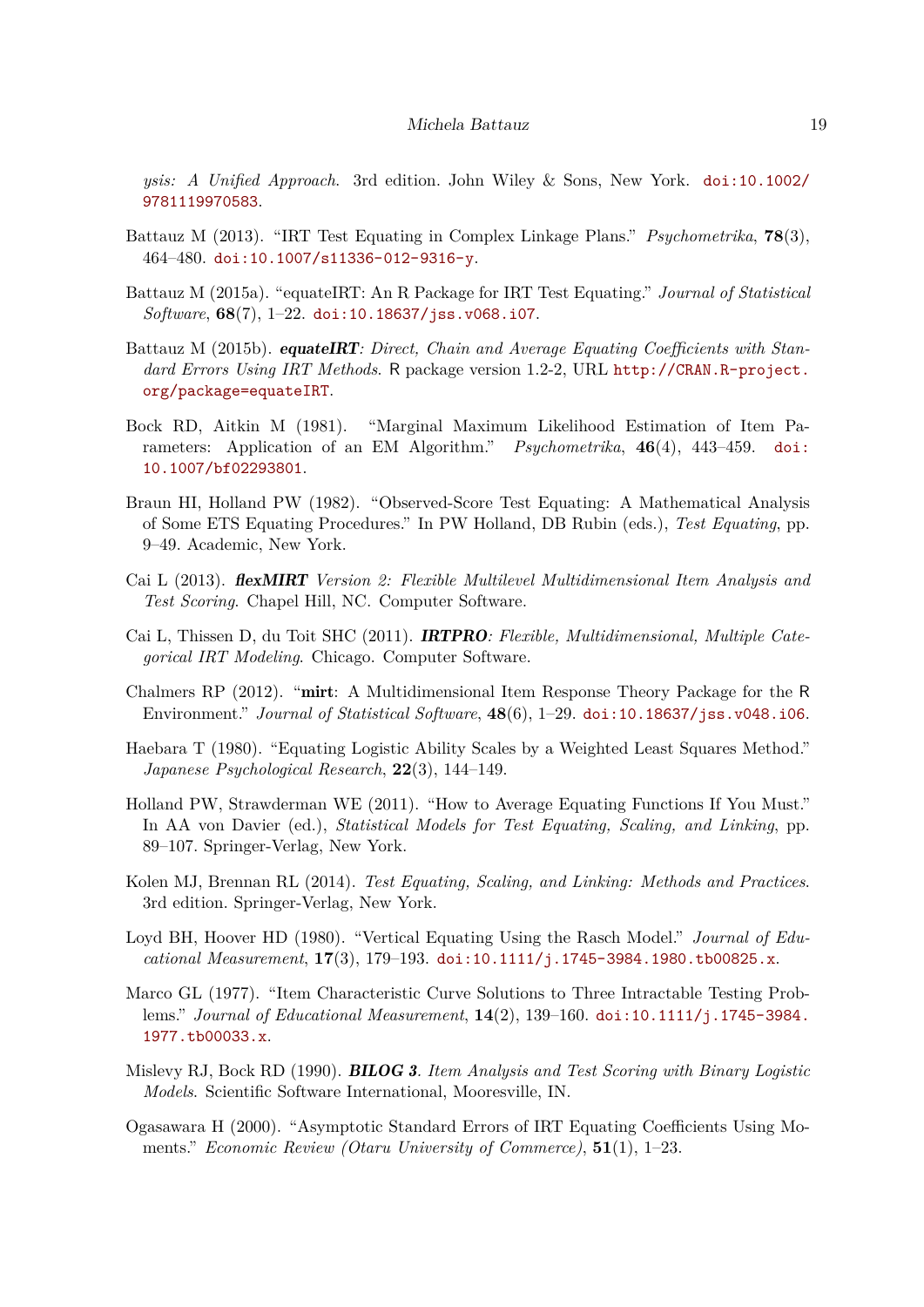- <span id="page-19-4"></span>Ogasawara H (2001). "Standard Errors of Item Response Theory Equating/Linking by Response Function Methods." *Applied Psychological Measurement*, **25**(1), 53–67. [doi:](http://dx.doi.org/10.1177/01466216010251004) [10.1177/01466216010251004](http://dx.doi.org/10.1177/01466216010251004).
- <span id="page-19-3"></span>Ogasawara H (2011). "Applications of Asymptotic Expansion in Item Response Theory Linking." In AA von Davier (ed.), *Statistical Models for Test Equating, Scaling, and Linking*. Springer-Verlag, New York.
- <span id="page-19-6"></span>Partchev I (2014). irtoys*: Simple Interface to the Estimation and Plotting of IRT Models*. R package version 0.1.7, URL <http://CRAN.R-project.org/package=irtoys>.
- <span id="page-19-0"></span>R Core Team (2014). R*: A Language and Environment for Statistical Computing*. R Foundation for Statistical Computing, Vienna, Austria. URL <http://www.R-project.org>.
- <span id="page-19-5"></span>Rizopoulos D (2006). "ltm: An R Package for Latent Variable Modelling and Item Response Theory Analyses." *Journal of Statistical Software*, **17**(5), 1–25. [doi:10.18637/jss.v017.](http://dx.doi.org/10.18637/jss.v017.i05) [i05](http://dx.doi.org/10.18637/jss.v017.i05).
- <span id="page-19-2"></span>Stocking ML, Lord ML (1983). "Developing a Common Metric in Item Response Theory." *Applied Psychological Measurement*, **7**(2), 201–210. [doi:10.1177/014662168300700208](http://dx.doi.org/10.1177/014662168300700208).
- <span id="page-19-1"></span>van der Linden WJ, Hambleton RK (1997). *Handbook of Modern Item Response Theory*. Springer-Verlag, New York. [doi:10.1007/978-1-4757-2691-6](http://dx.doi.org/10.1007/978-1-4757-2691-6).
- <span id="page-19-7"></span>Weeks JP (2010). "plink: An R Package for Linking Mixed-Format Tests Using IRT-Based Methods." *Journal of Statistical Software*, **35**(12), 1–33. [doi:10.18637/jss.v035.i12](http://dx.doi.org/10.18637/jss.v035.i12).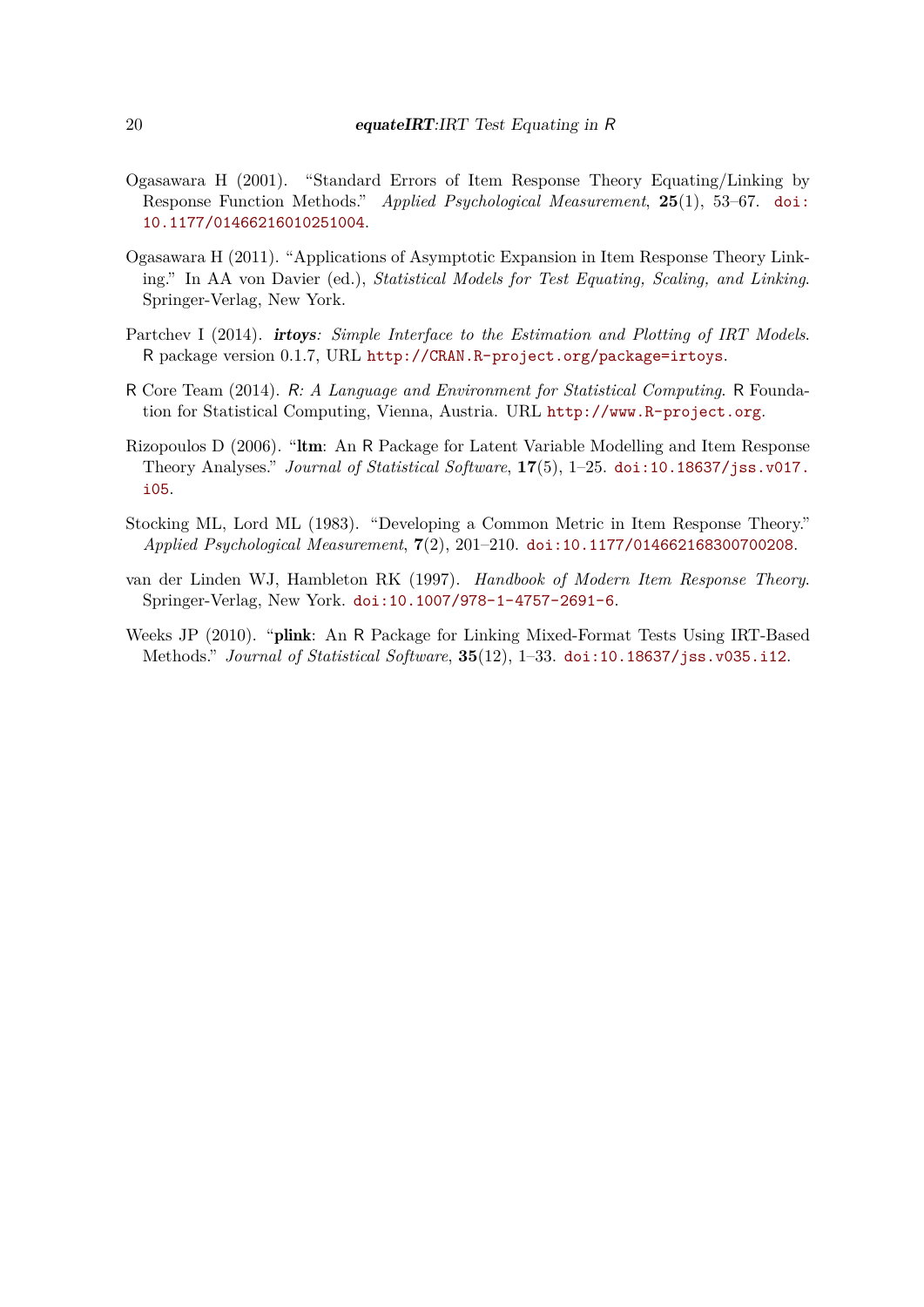# **A. Importing data from the** ltm **package**

<span id="page-20-0"></span>This appendix shows how to import the estimates obtained with the **ltm** package using the dataset data2pl. This dataset is a list of length five and includes five simulated data frames generated from a two-parameter logistic model. Each data frame contains 5000 dichotomous responses to 20 items. Item parameter estimates and covariance matrices included in the dataset est2pl are obtained from the dataset data2pl.

The code for loading packages **ltm** and **equateIRT** and the data, and for estimating a twoparameter logistic model is

```
R> library("ltm")
R> library("equateIRT")
R> data("data2pl", package = "equateIRT")
R> m1 <- ltm(data2pl[[1]] ~ z1)
R> m2 <- ltm(data2pl[[2]] ~ z1)
R> m3 <- ltm(data2pl[[3]] ~ z1)
R> m4 <- ltm(data2pl[[4]] ~ z1)
R> m5 <- ltm(data2pl[[5]] ~ z1)
```
Function import. It m extracts the item parameter estimates and the covariance matrix.

```
R> estm1 <- import.ltm(m1, display = FALSE)
R> estm2 <- import.ltm(m2, display = FALSE)
R> estm3 <- import.ltm(m3, display = FALSE)
R> estm4 <- import.ltm(m4, display = FALSE)
R> estm5 <- import.ltm(m5, display = FALSE)
R> estm1$coef[1:3, ]
   (Intercept) z1
I1 -0.06213808 1.076155
I2 -0.03090993 1.122379
I3 -0.07939847 1.091369
R> estm1$var[1:3,1:3]
             [,1] [,2] [,3]
[1,] 0.0012285184 0.0002460322 0.0002391000
[2,] 0.0002460322 0.0012628923 0.0002495126
[3,] 0.0002391000 0.0002495126 0.0012407430
```
The item parameters and the corresponding covariance matrix are given under parameterizations [\(22\)](#page-7-1) and [\(23\)](#page-7-0). The function modIRT transforms item parameters into the usual IRT parameterization given in Equation [1](#page-2-1) and returns item parameter estimates and the covariance matrices in a format suitable for running the equating.

```
R> estc <- list(estm1$coef, estm2$coef, estm3$coef, estm4$coef, estm5$coef)
R> estv <- list(estm1$var, estm2$var, estm3$var, estm4$var, estm5$var)
R> mod2pl.ltm <- modIRT(coef = estc, var = estv, display = FALSE)
```